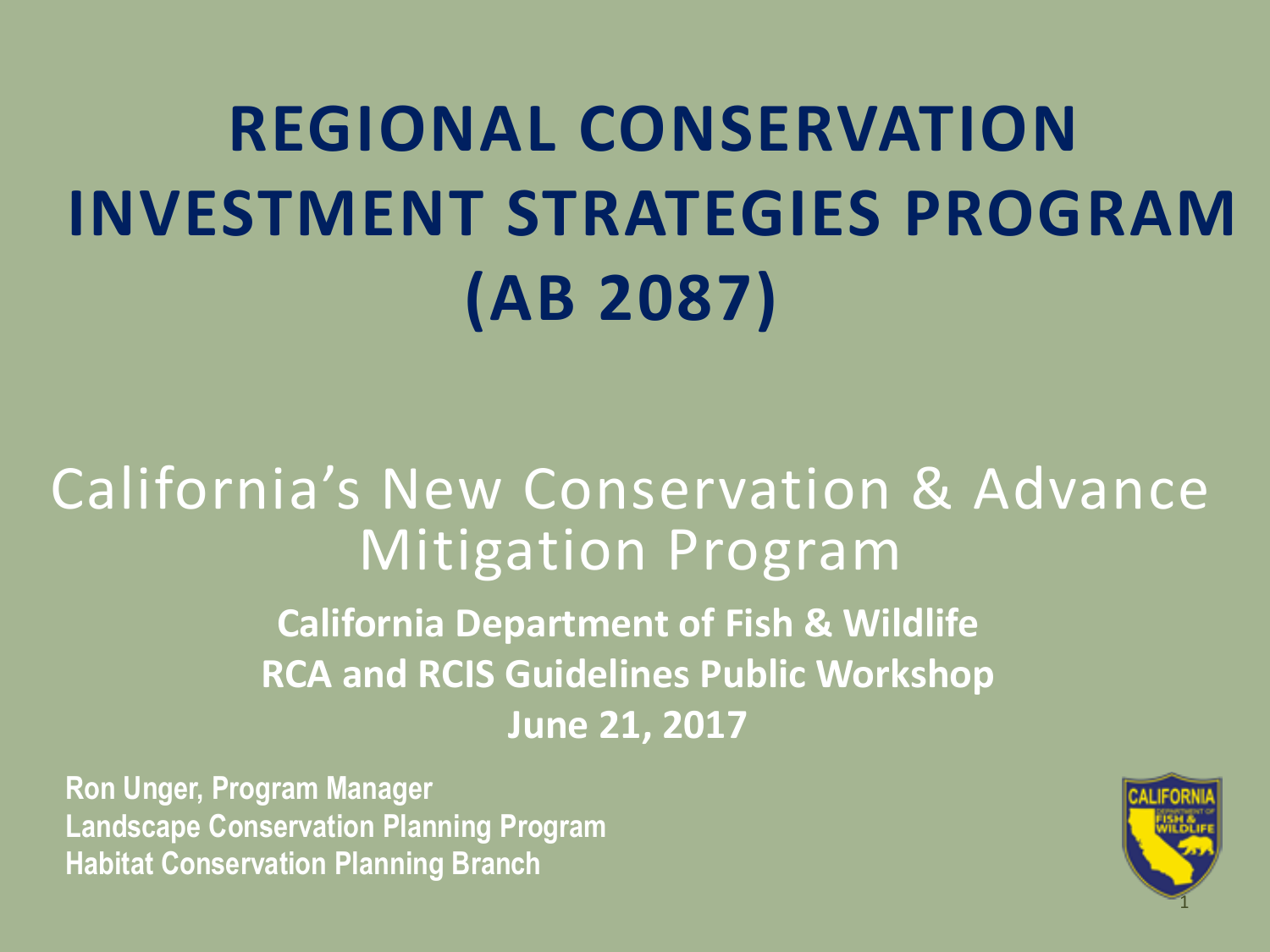#### WORKSHOP AGENDA

- RCIS Program Overview
- RCA Overview & Guidelines
- RCIS Overview & Guidelines
- MCA Overview
- Examples of Uses
- Fees, Next Steps, & Contacts
- Questions and Answers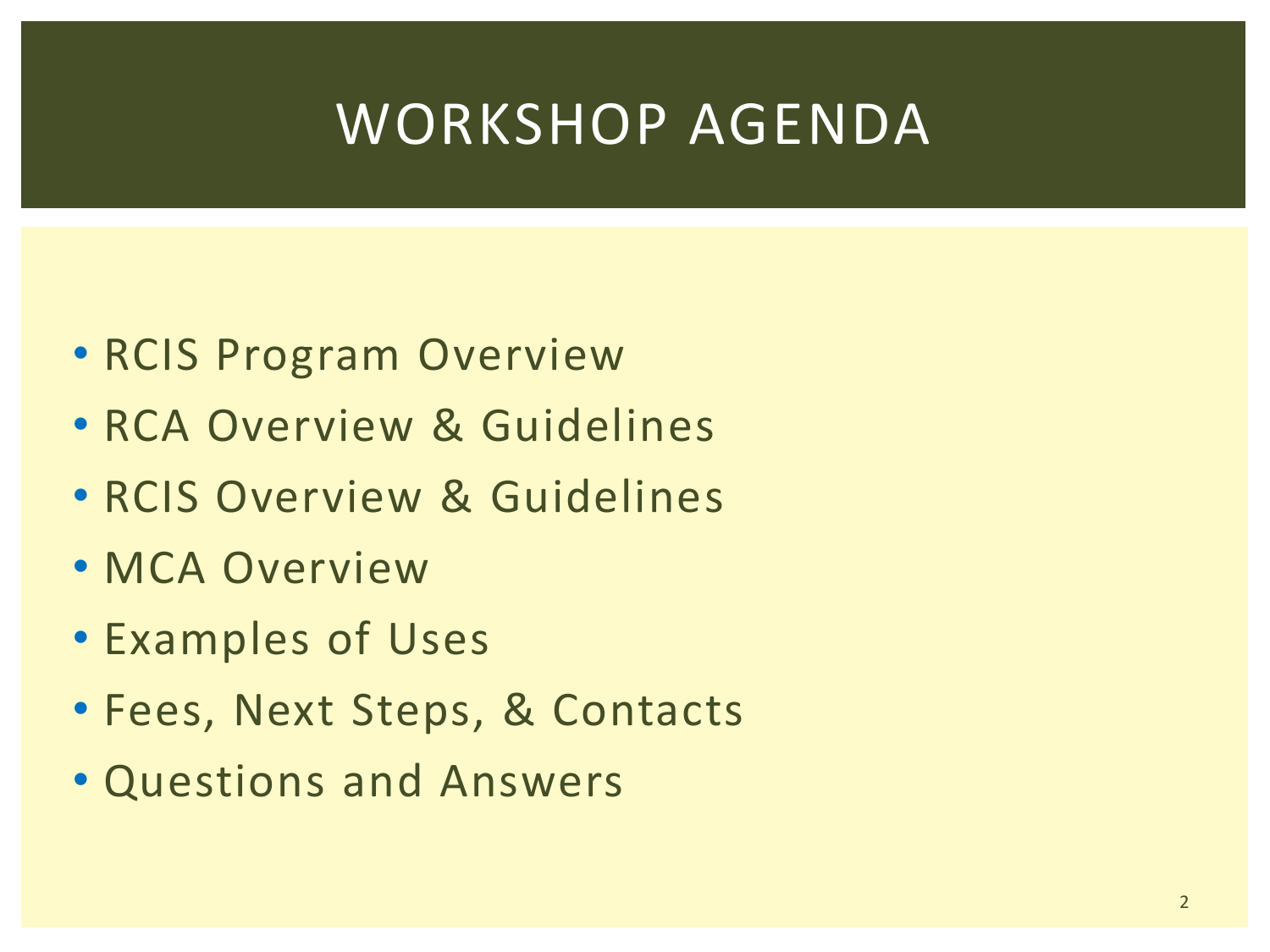## RCIS PROGRAM **OVERVIEW**

RCIS Program Guidelines Workshop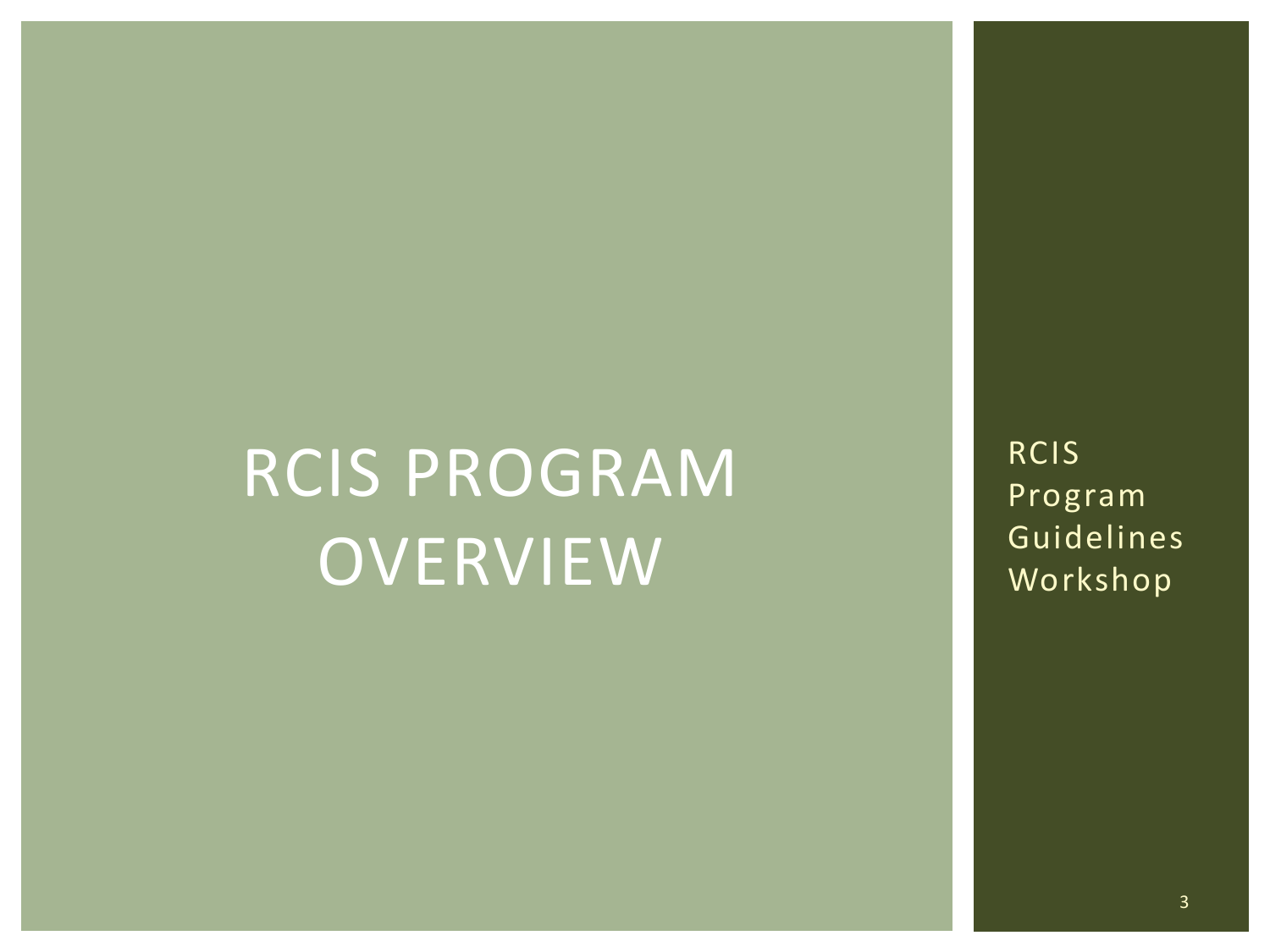#### RCIS PROGRAM COMPONENTS

- Regional Conservation Assessments (RCA)
- Regional Conservation Investment Strategies (RCIS)
- Mitigation Credit Agreements (MCA)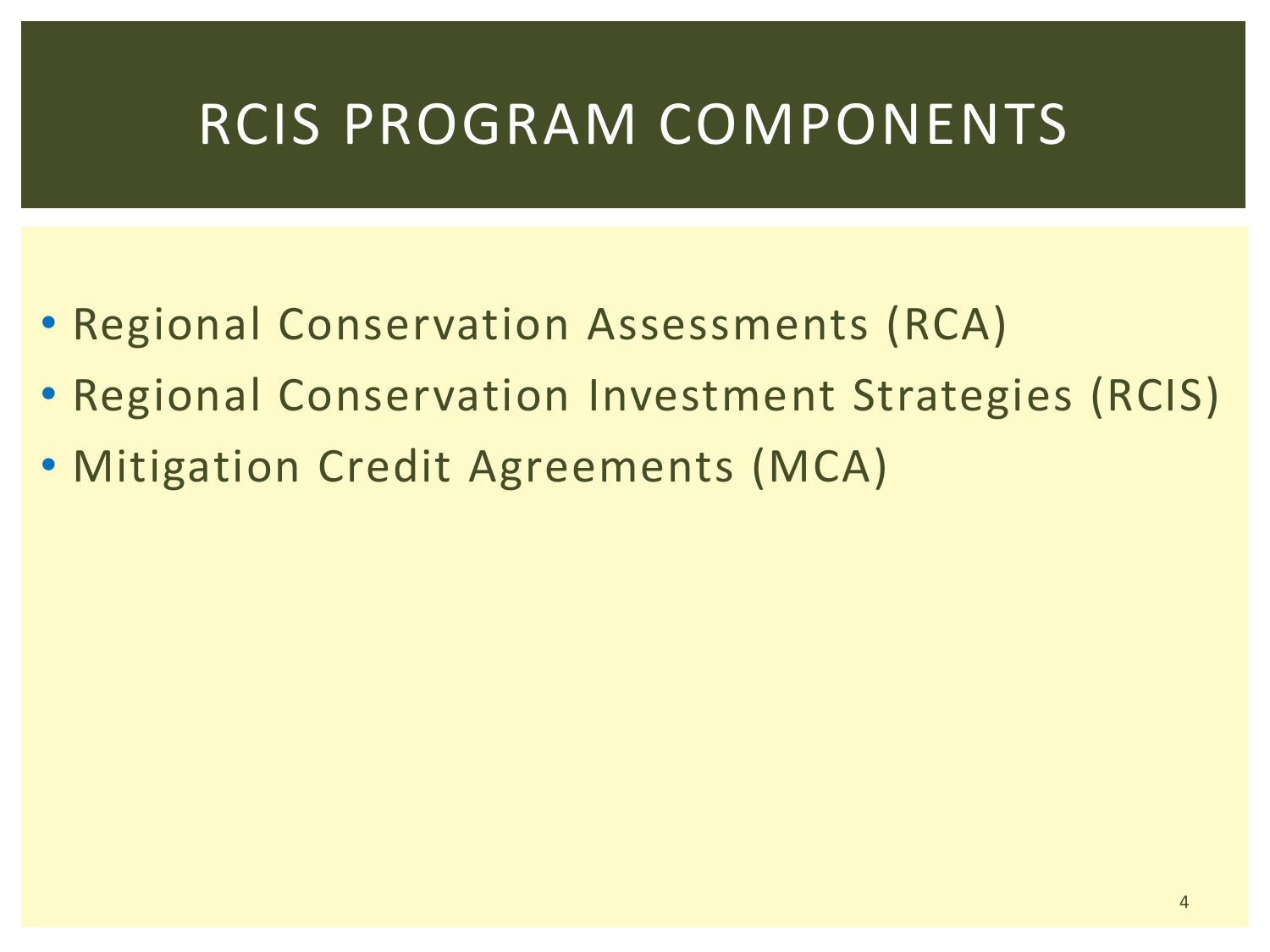#### RCIS PROGRAM PURPOSE

#### **RCA -** *ASSESS* **conservation opportunities**

#### **RCIS - Develop a conservation** *STRATEGY*

**MCA - Provide an** *ADVANCE MITIGATION* **tool**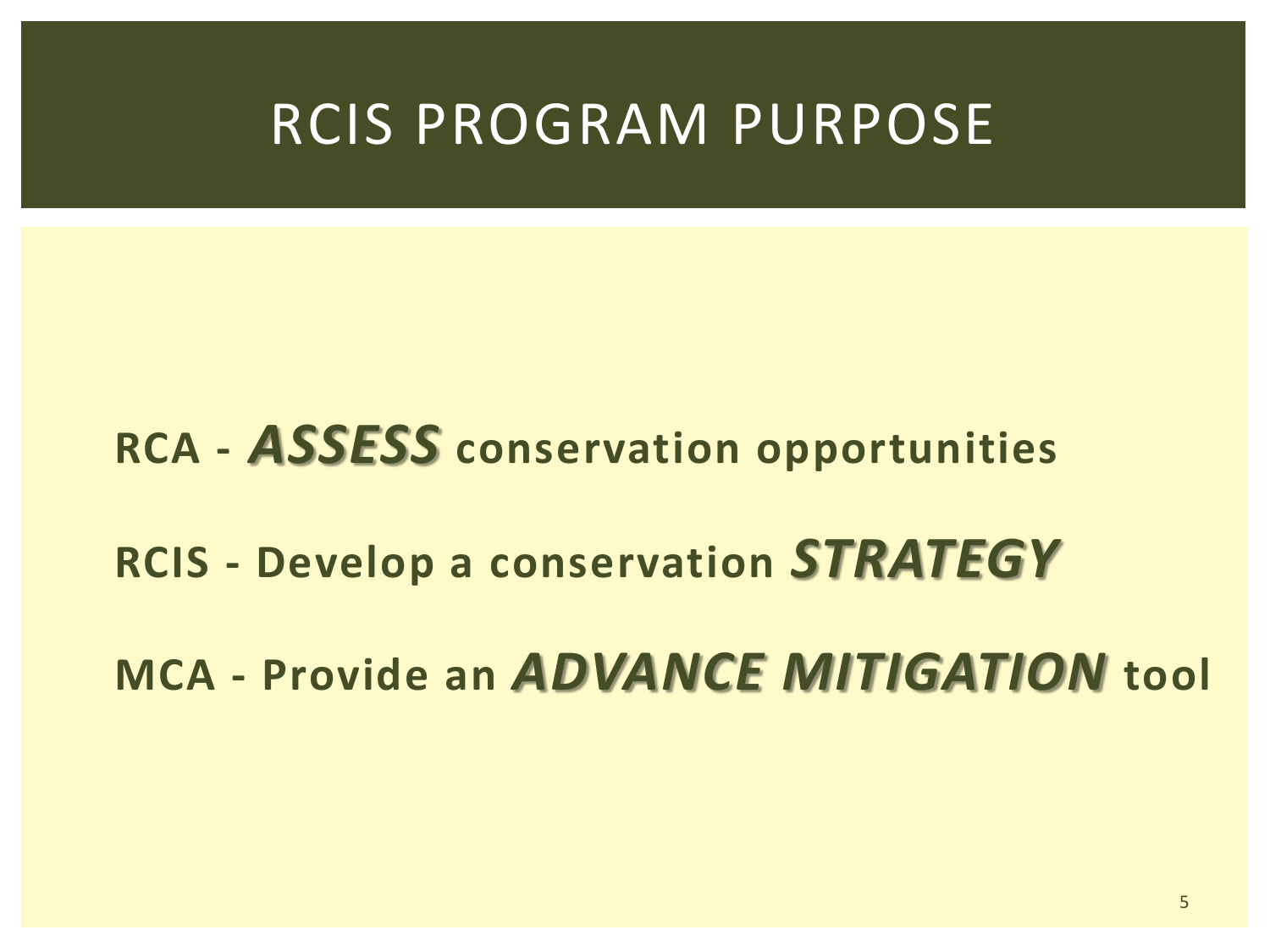#### RCIS PROGRAM IS TO:

- Achieve more strategic, effective conservation
- Promote resiliency to climate change & other pressures
- Support infrastructure & other projects with efficient mitigation delivery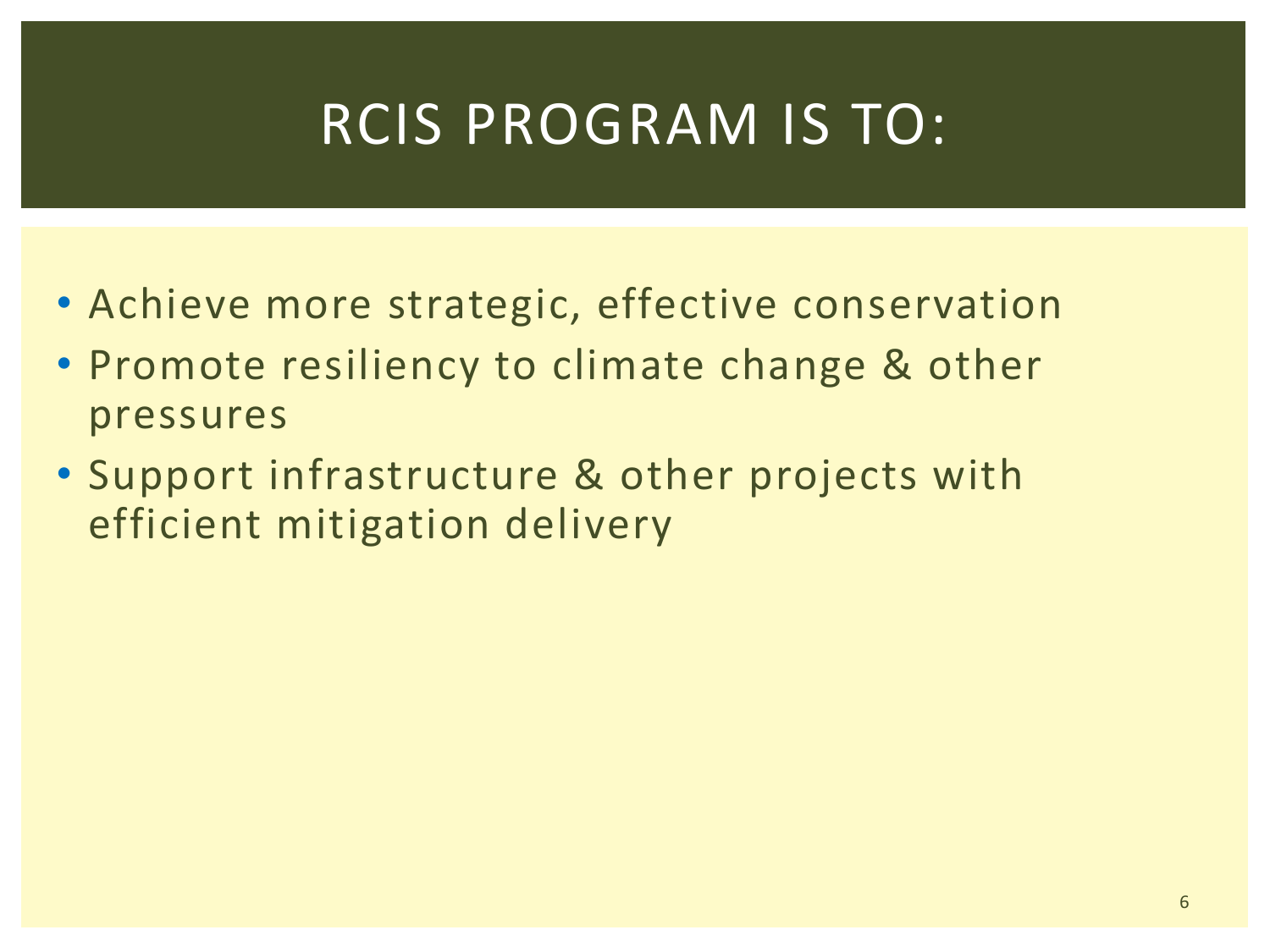#### THE ASSESSMENT HIERARCHY

|              | <b>Local Planning</b>         | <b>Ecological</b>                          |
|--------------|-------------------------------|--------------------------------------------|
| <b>RCAs</b>  | <b>Regional</b>               | <b>Ecoregion Section</b>                   |
| <b>RCISS</b> | Multi-county<br>to sub-county | <b>Sub-Ecoregion</b>                       |
| <b>MCAs</b>  | Land base                     | Vegetation<br>Community/<br><b>Habitat</b> |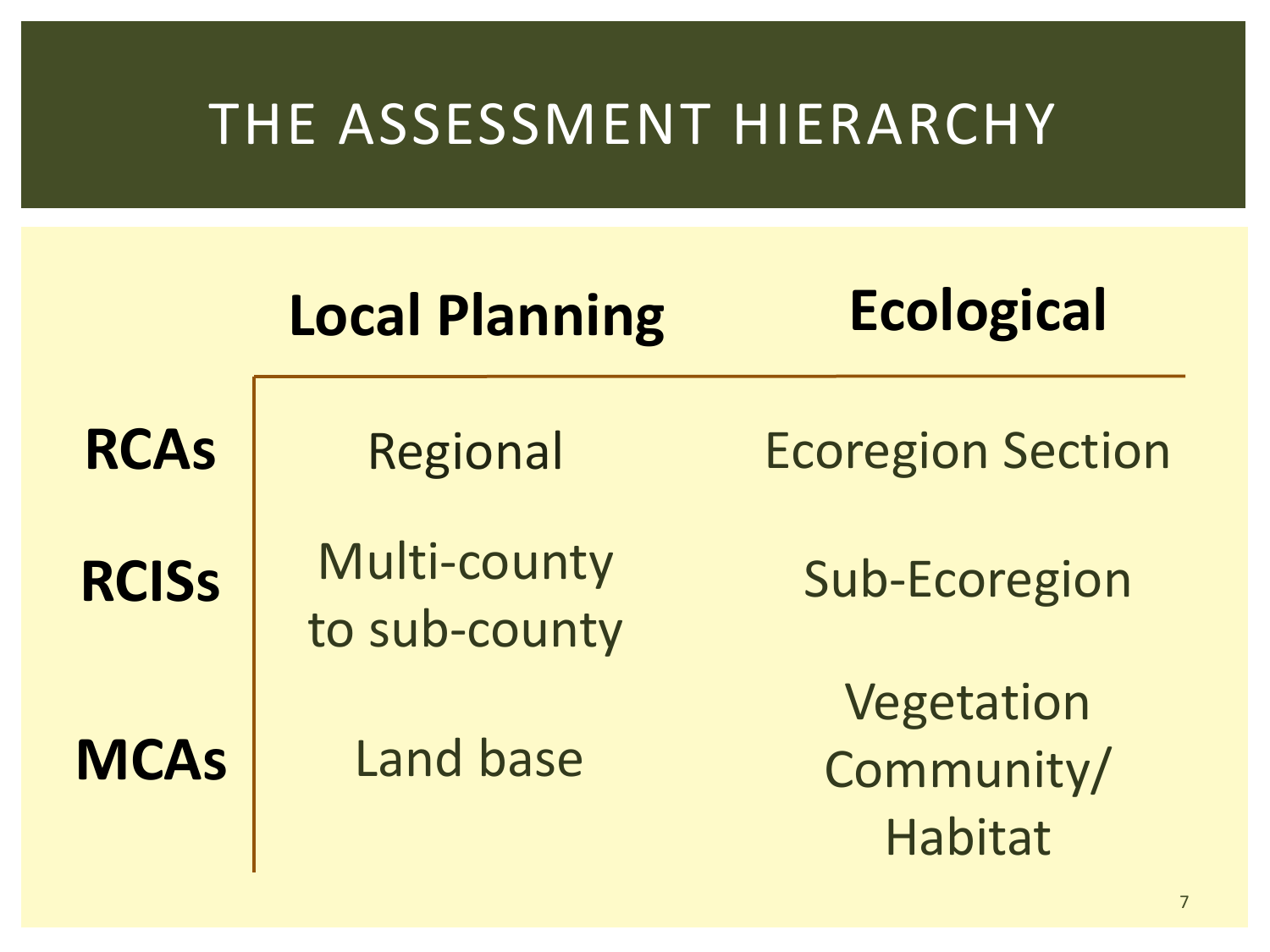#### REGIONAL CONSERVATION SCALES

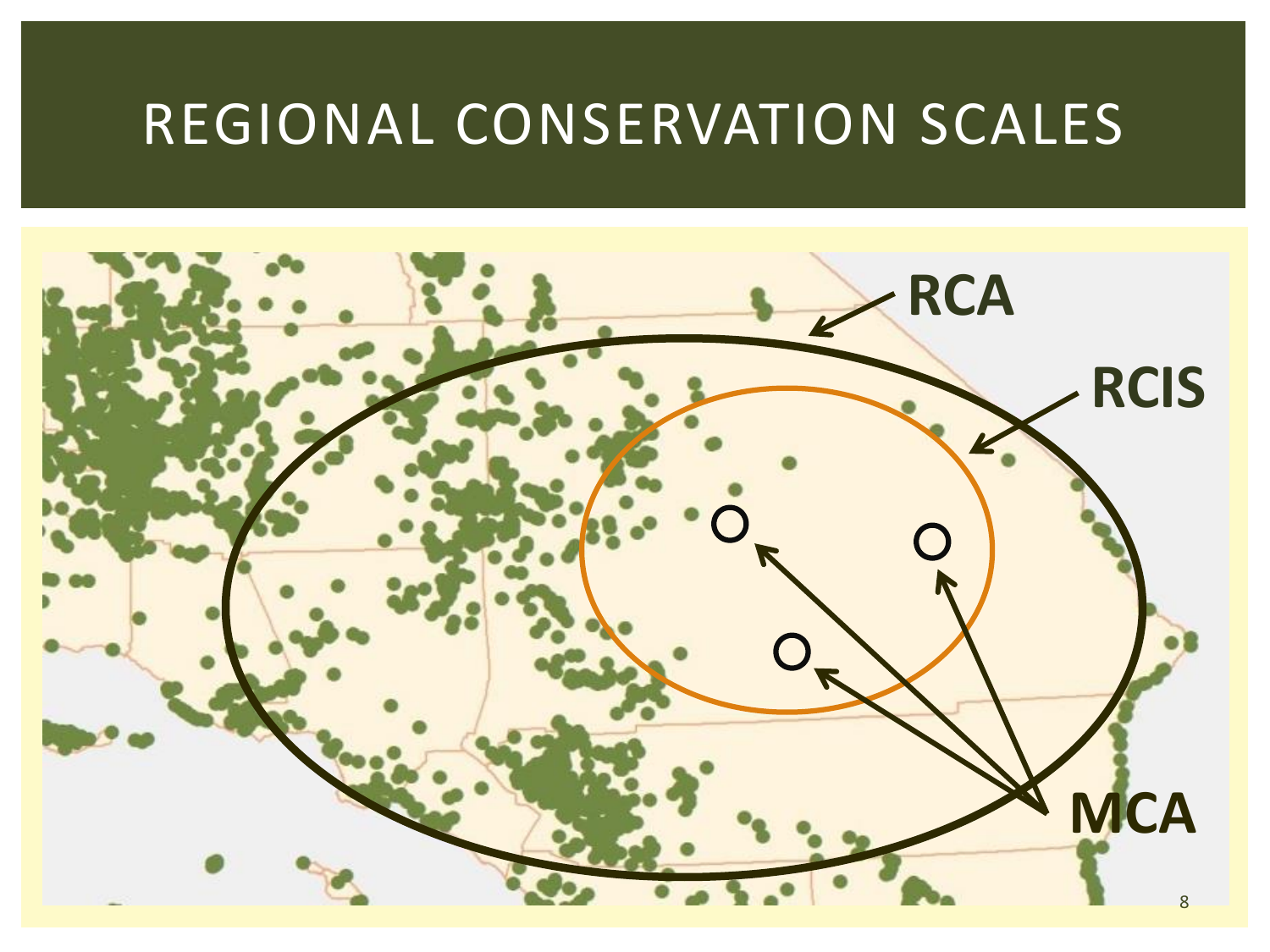# REGIONAL **CONSERVATION** ASSESSMENT (RCA) OVERVIEW & GUIDELINES

RCIS Program Guidelines Workshop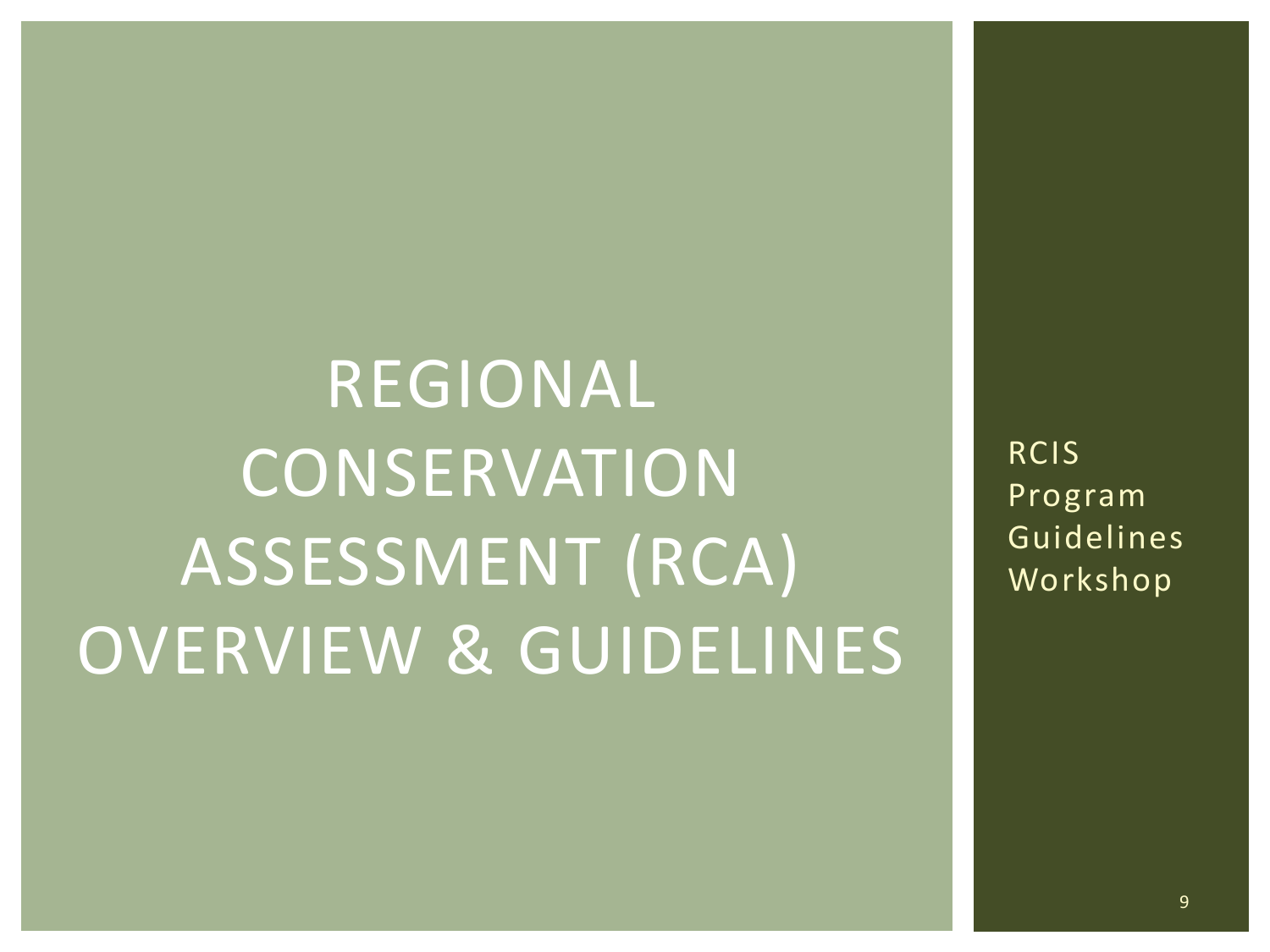#### RCA OVERVIEW

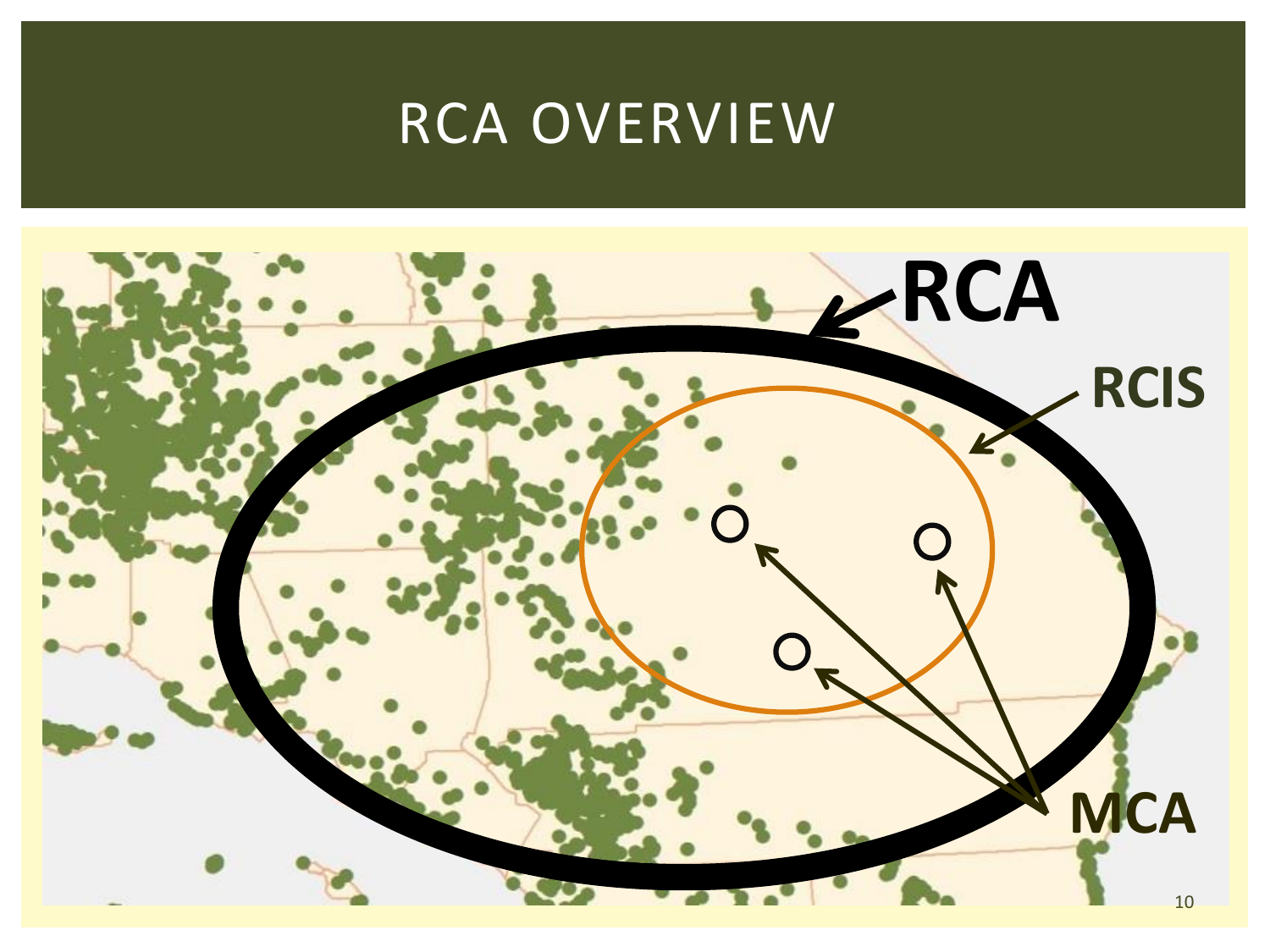#### RCIS PROGRAM KEY POINT

### **RCA is an** *assessment* **to identify areas for long-term ecosystem conservation success**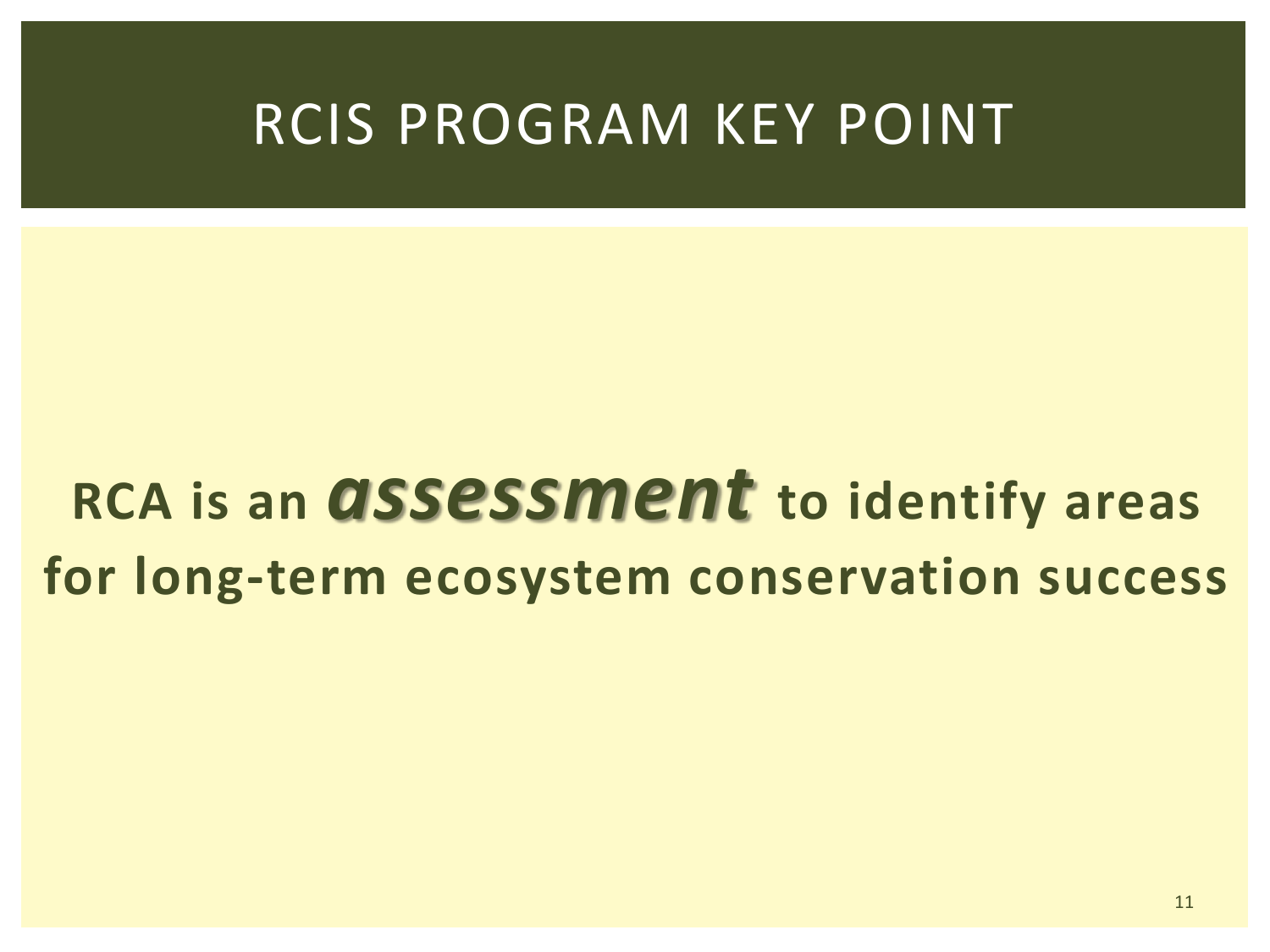#### RCA OVERVIEW

- RCA is voluntary, non-regulatory
- Non-binding on land use authorities
- Proposed by any public agency
- Public review not required, but recommended
- *RCA not required to do an RCIS*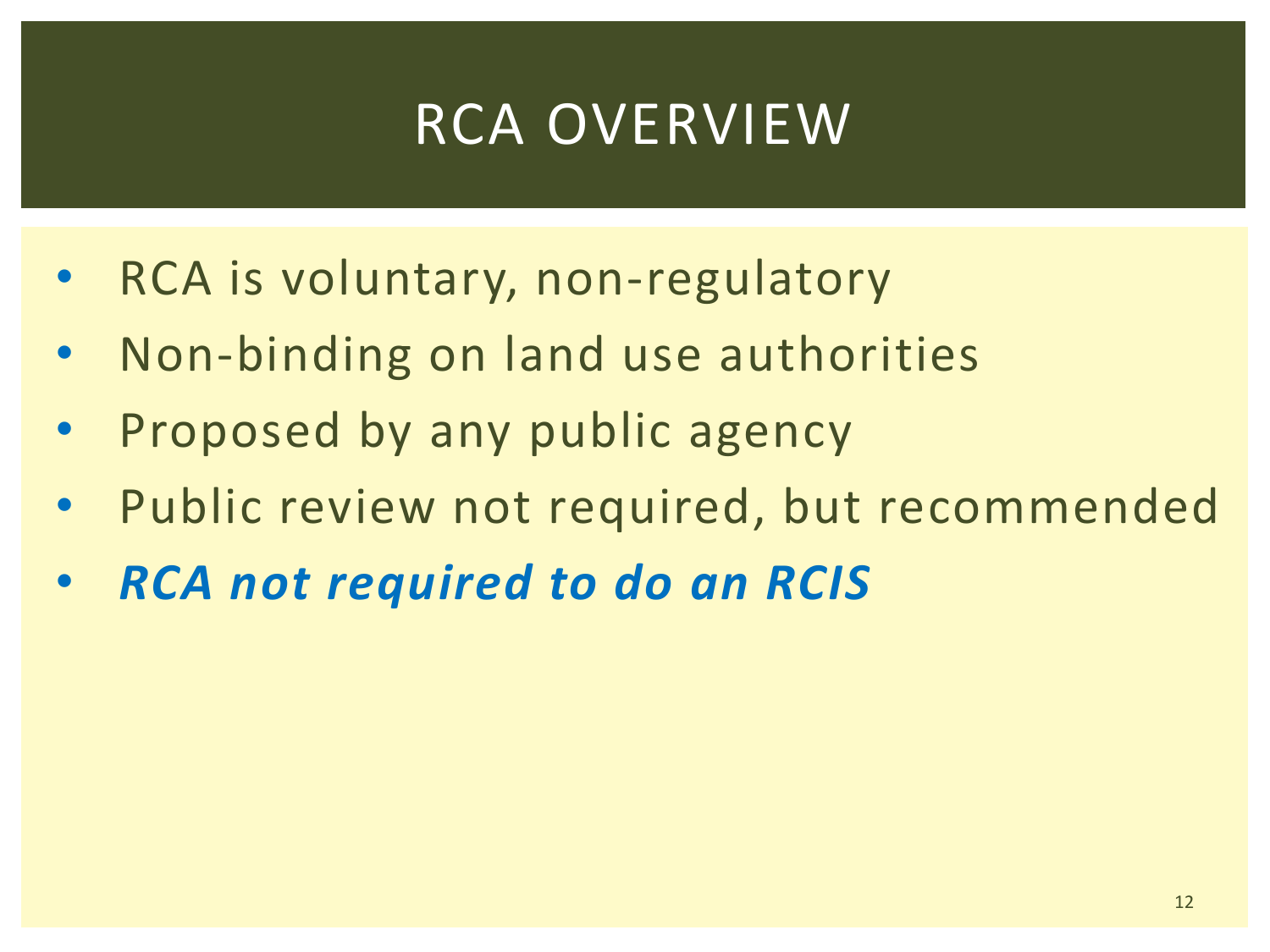### RCA COMPONENTS

#### • Required Components:

- Description of RCA Area
- Natural Communities Information
- Biodiversity & Species Information
- Habitat Connectivity Values
- Existing Conservation Areas
- Climate Change Vulnerability Assessments
- Other Pressures and Stressors
- Major Infrastructure & Development
- Consistent with Regional Conservation Plans
- Data Sharing and Access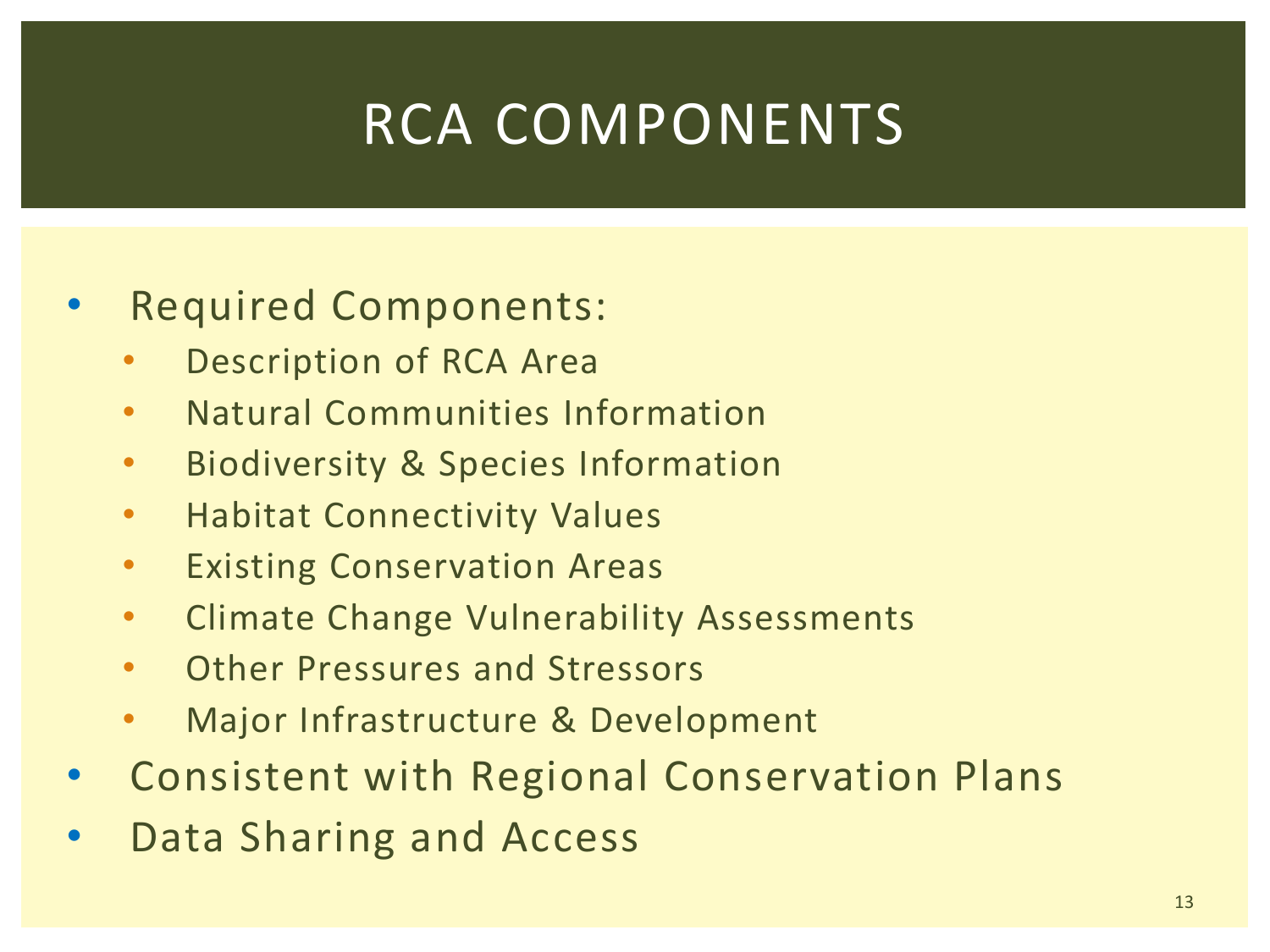# REGIONAL **CONSERVATION** INVESTMENT STRATEGY (RCIS) OVERVIEW & GUIDELINES

RCIS Program Guidelines Workshop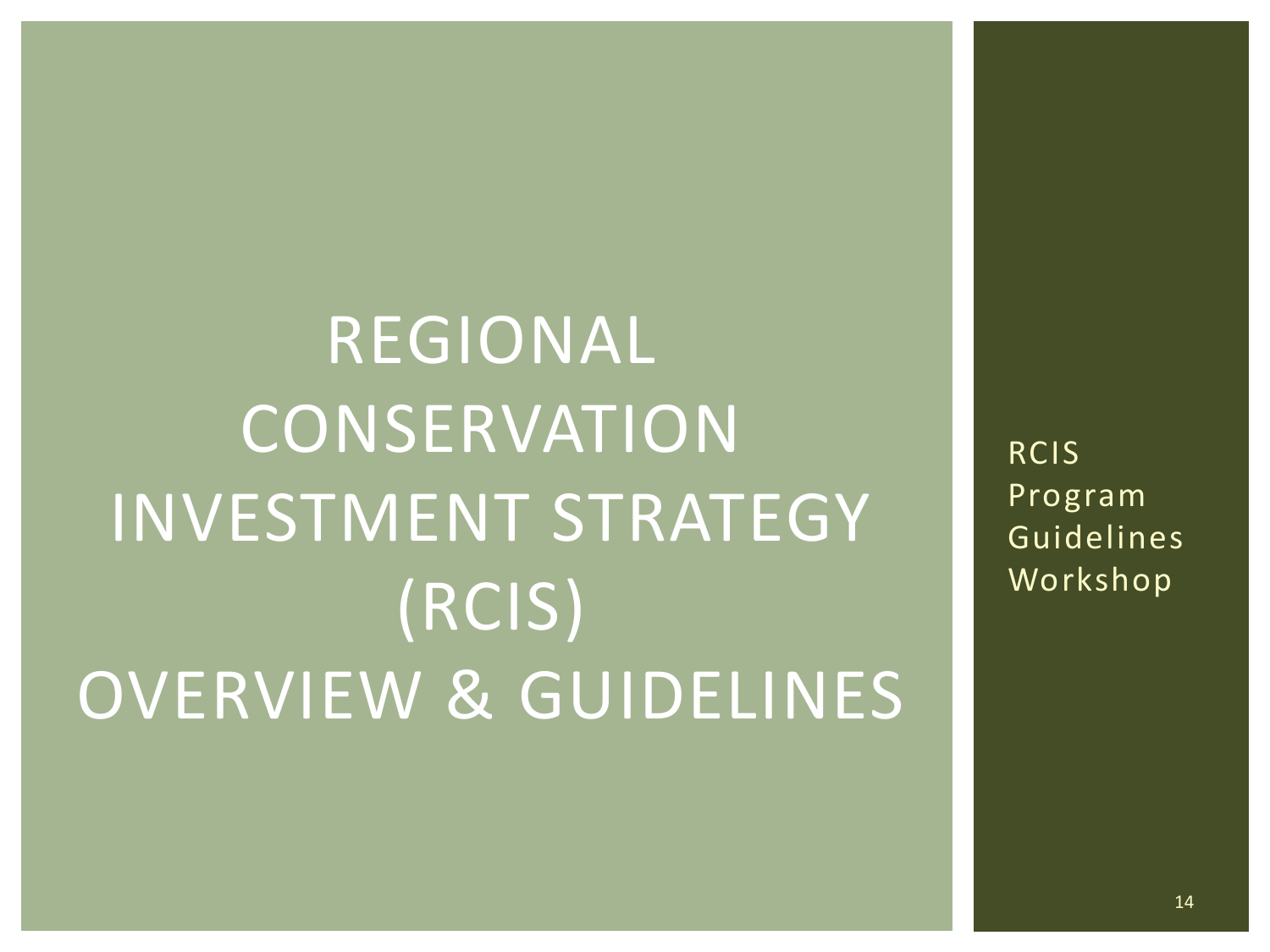### RCIS OVERVIEW

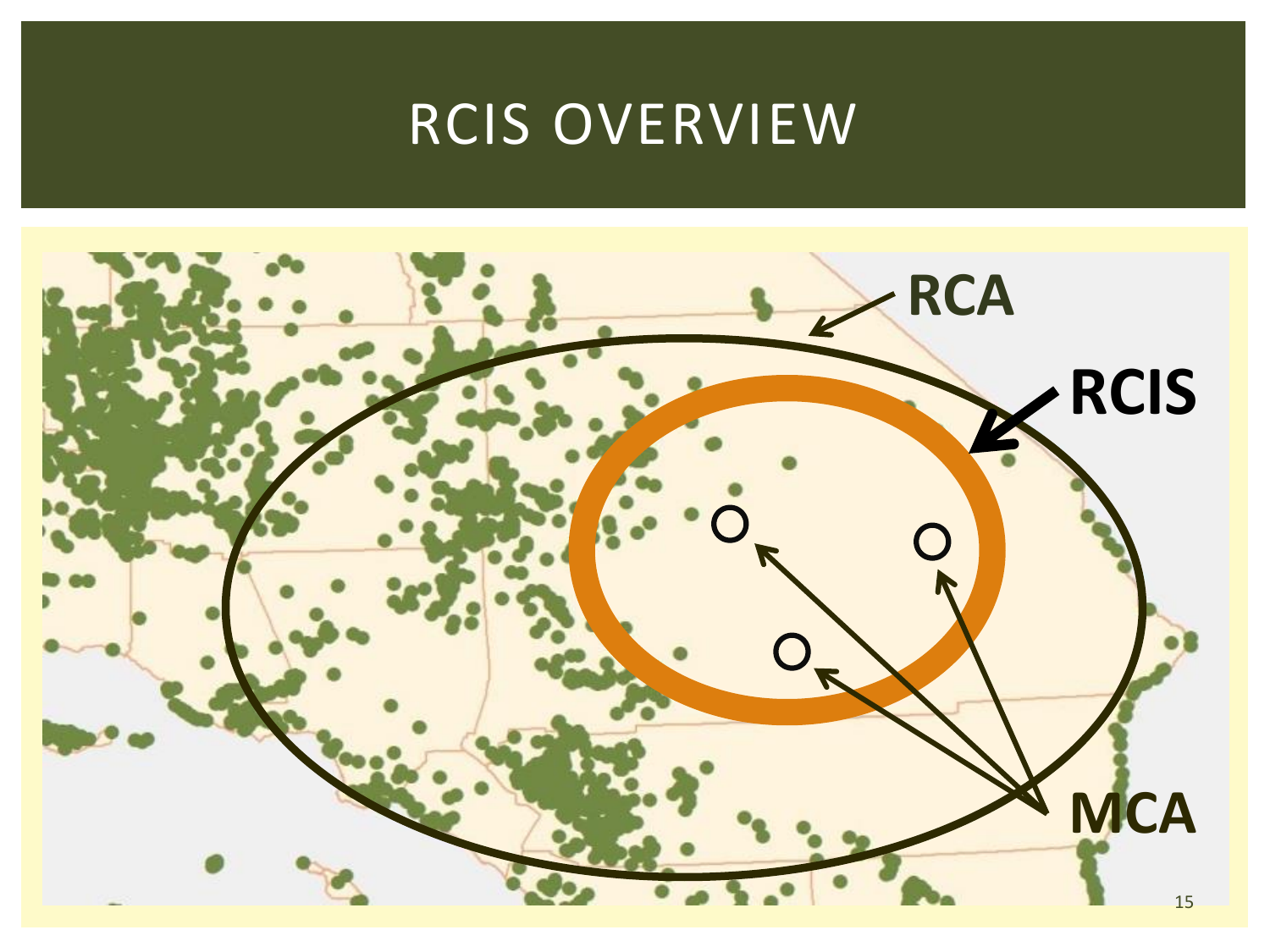#### RCIS PROGRAM KEY POINT

### **RCIS is a** *strategy* **with** *actions* **to achieve regional conservation**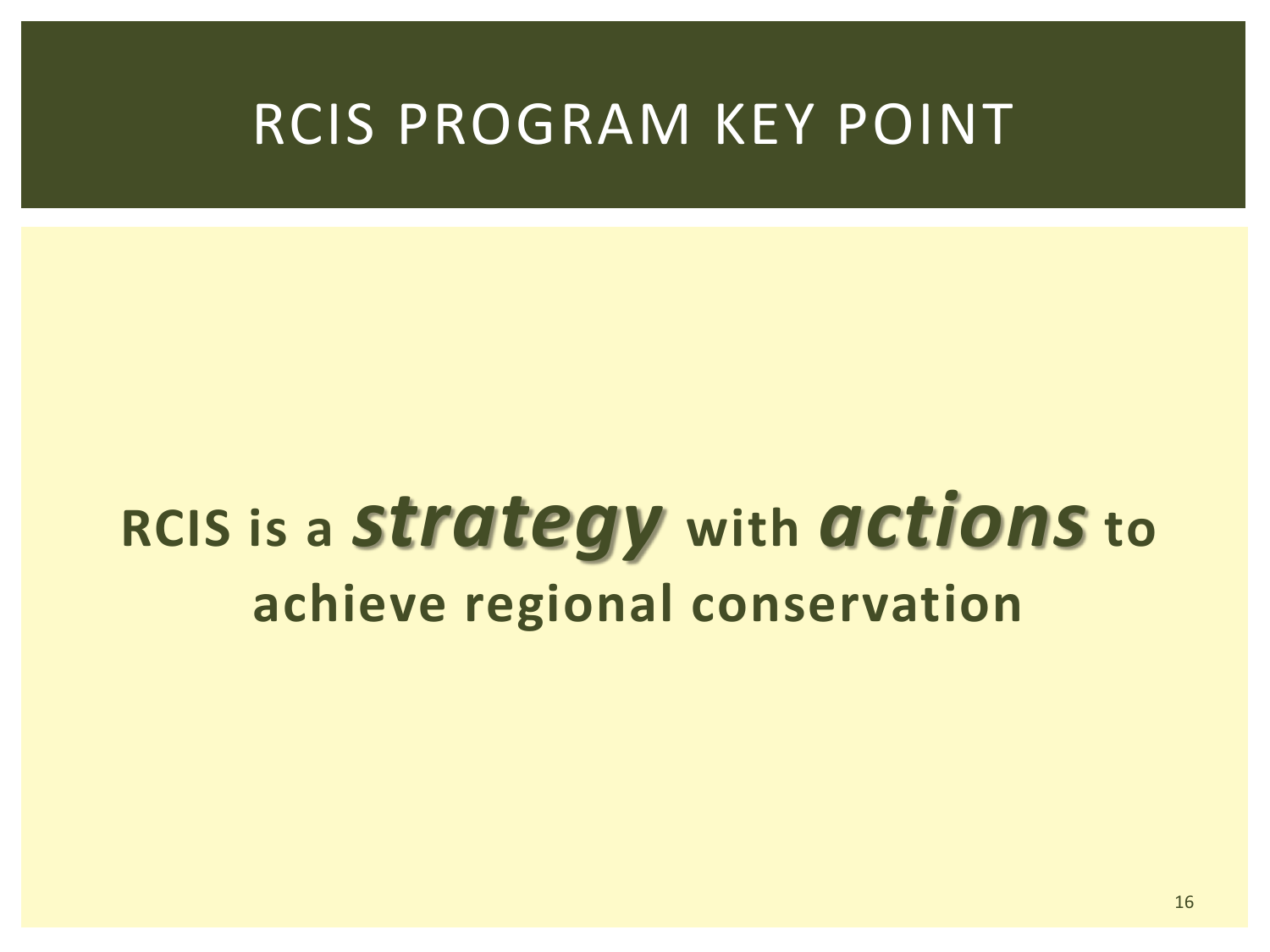### RCIS OVERVIEW

- Voluntary, non-regulatory
- Non-binding on land use authorities
- *RCIS required for MCAs*
- Proposed by any public agency
- State agency sponsor letter required
- Good for up to ten years
- Can be extended, updated or amended
- CDFW can approve eight (*those with a letter from a state water or transportation infrastructure agency requesting RCIS approval are exempt from this limit*)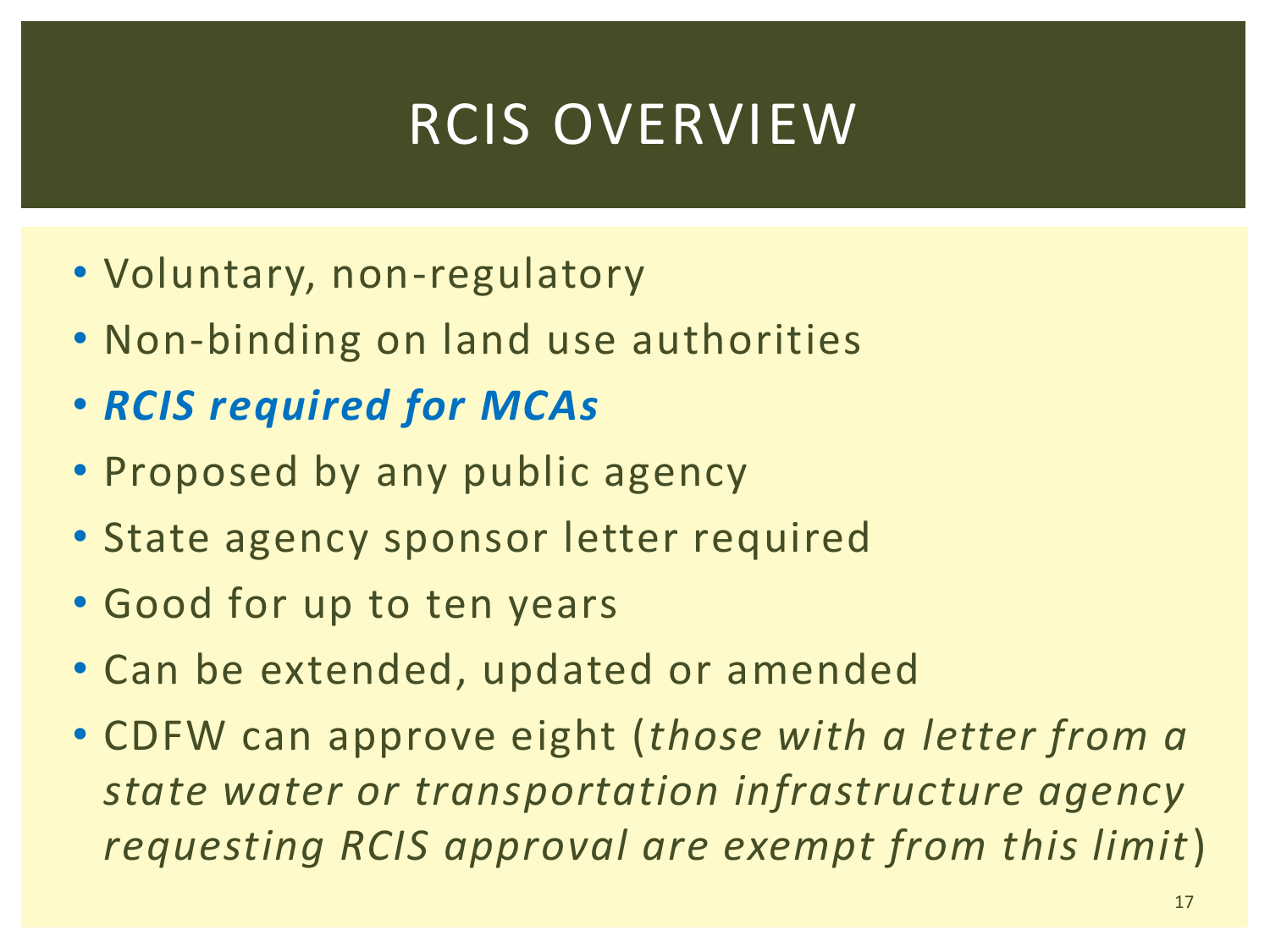### RCIS COMPONENTS

- Required Components Include:
	- **RCIS Conservation Purpose**
	- Description of RCIS Area
	- Focal Species and Other Conservation Elements
	- Conservation and Habitat Enhancement Actions
	- Summary of Banks in RCIS Area
	- Consistency with NCCPs, HCPs, other plans
	- Best Available Scientific Information
	- Climate Change Vulnerability Assessments
	- Major Infrastructure & Development
- Data Sharing and Access
- Public Notice Requirements
- CDFW Review and Approval Process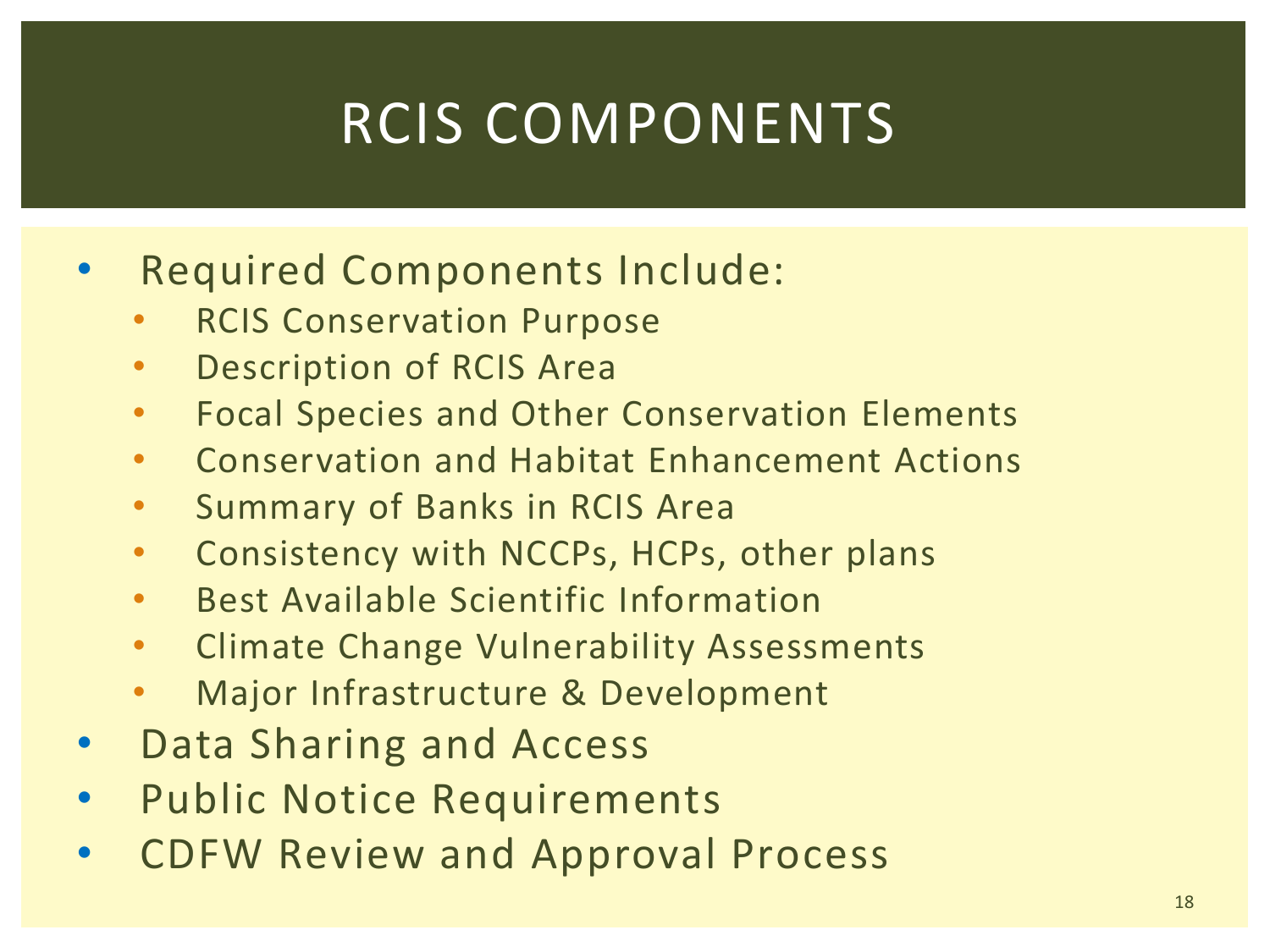#### RCIS CONSERVATION PURPOSE

- Align with State Wildlife Action Plan (SWAP)
- Enhance resiliency to climate change, other pressures
- Be consistent with overlapping NCCPs, HCPs
- Consider working lands conservation benefits
- Not allowed for Delta water conveyance facilities
- *Identify conservation and enhancement actions*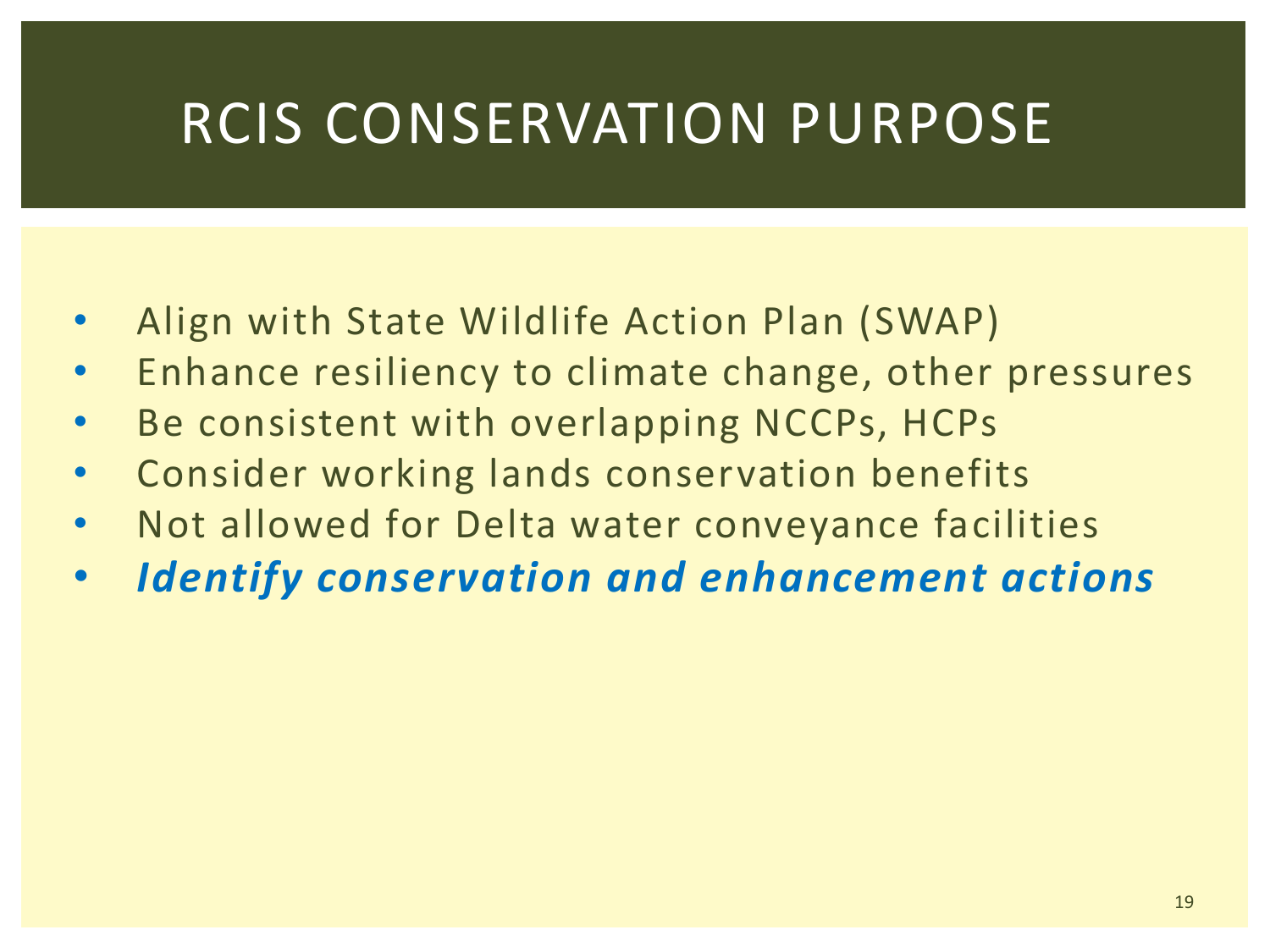### RCIS COMPONENTS

- Focal Species
	- SWAP Species of Greatest Conservation Need
	- Native vulnerable species
	- Indicator species and wide-ranging species
	- Special-status species
- Other Conservation Elements
	- Natural communities
	- Water resources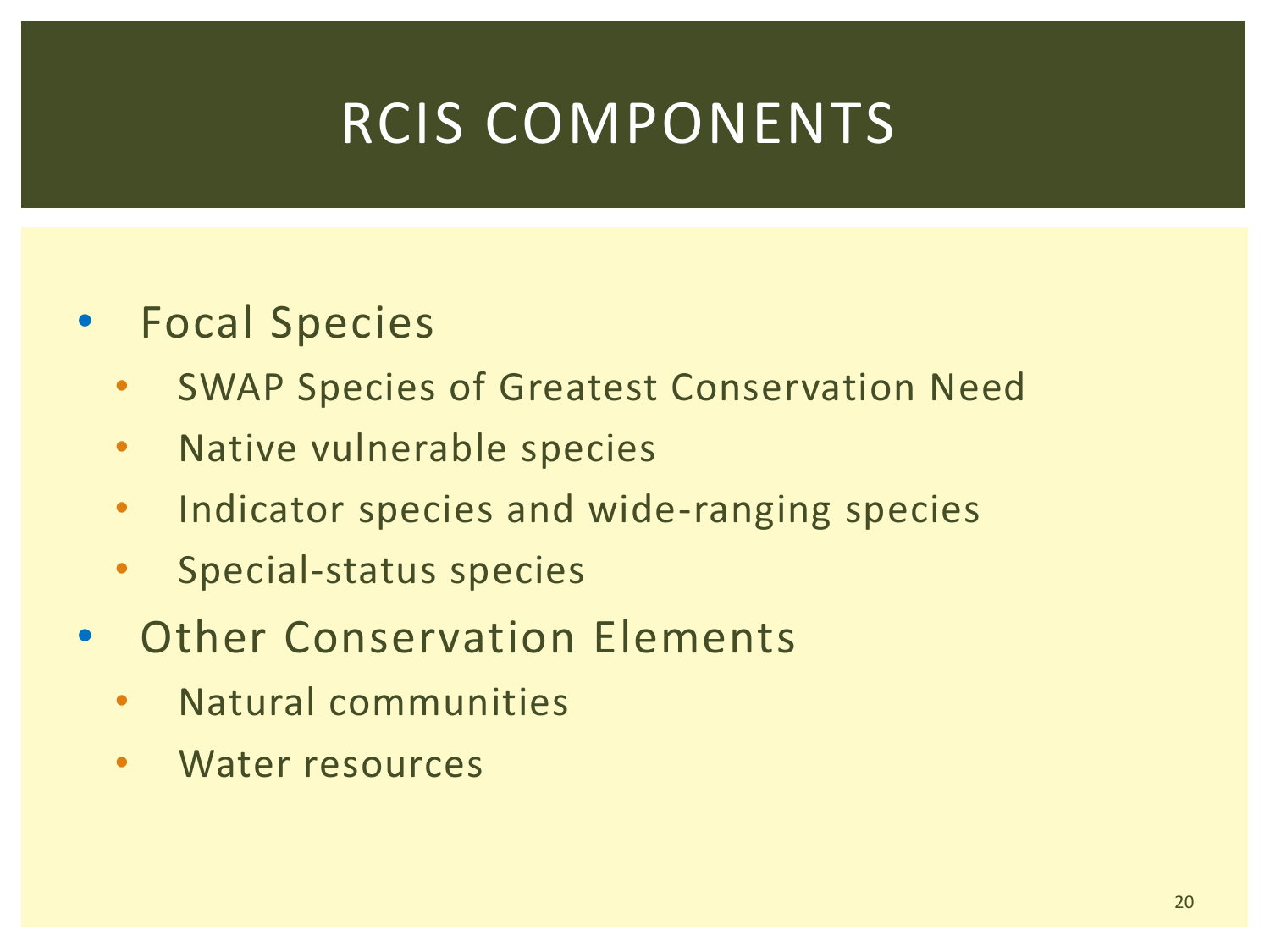#### RCIS PROGRAM KEY POINT

#### **Species & conservation elements in an MCA must be covered by the approved RCIS**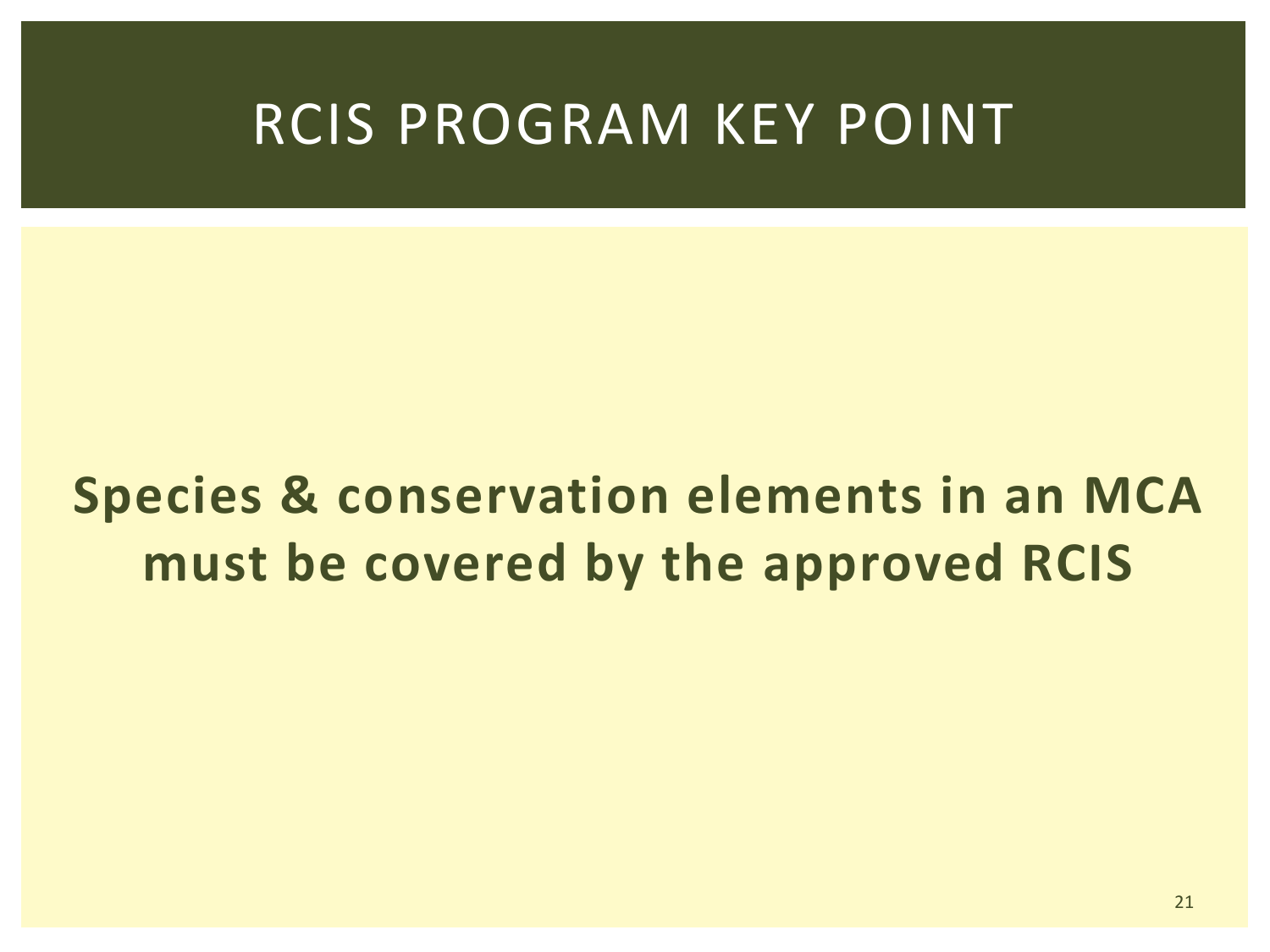### RCIS COMPONENTS

- Conservation Goals and Measurable Objectives
	- Address climate change and other pressures
- Conservation and Habitat Enhancement Actions
	- Prioritize by species & conservation elements
	- Amounts and types of habitats that will benefit
	- Evaluate effectiveness of actions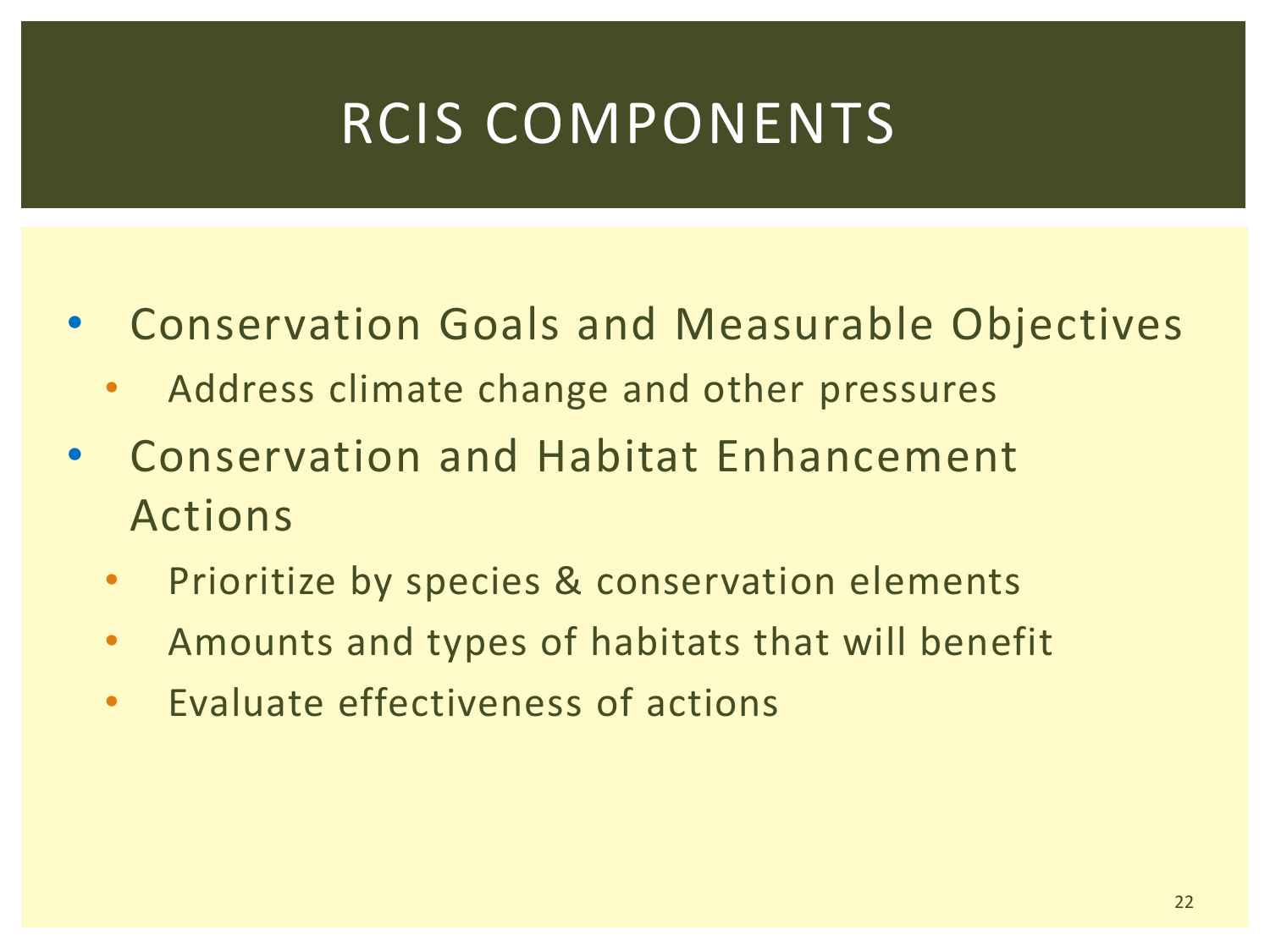#### POTENTIAL CONSERVATION & ENHANCEMENT ACTIONS

- Acquire and protect land
- Restore creeks and rivers
- Restore habitat on public land
- Install wildlife crossings
- Remove fish barriers
- Create/restore rearing habitat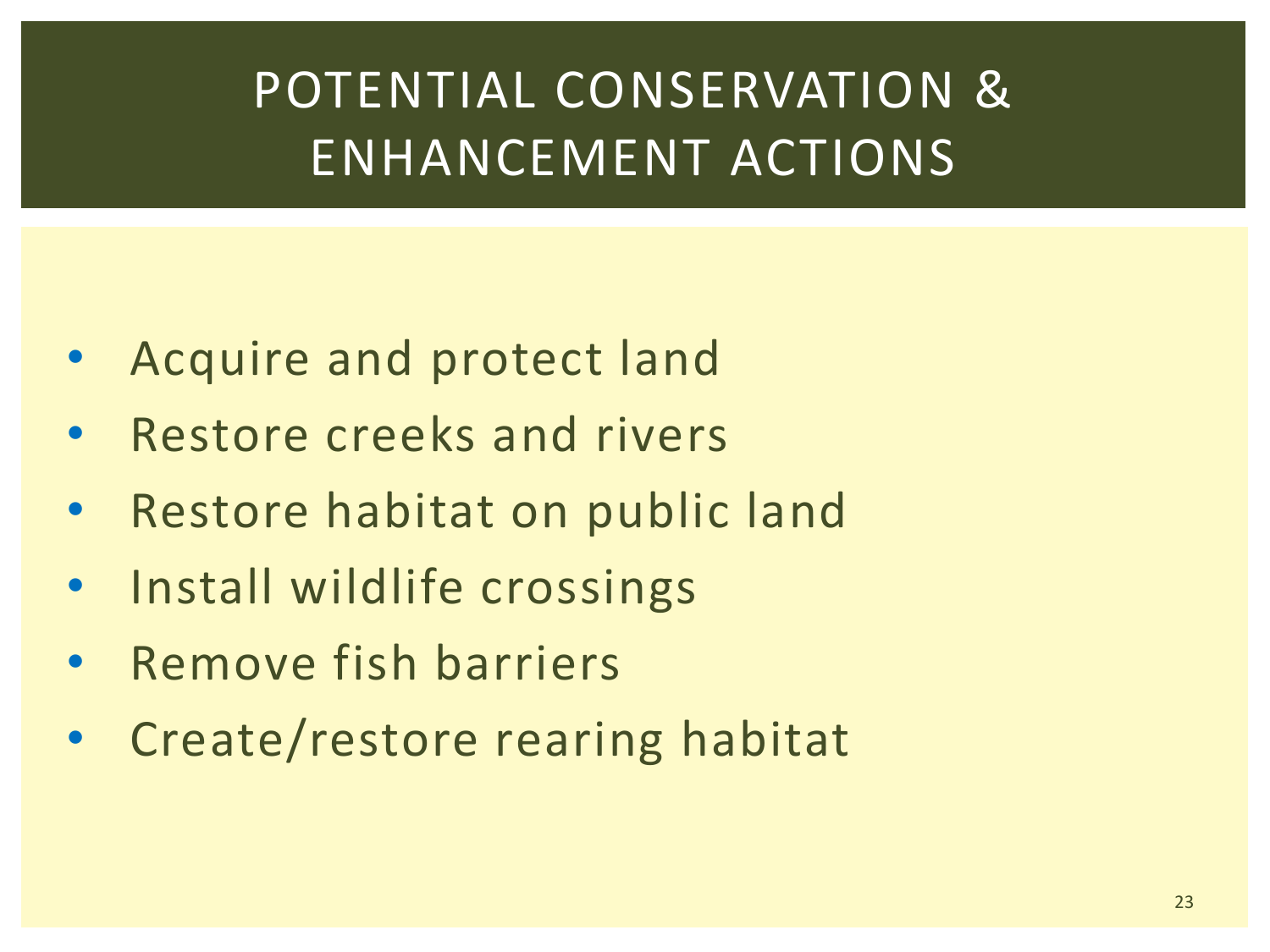#### RCIS PROGRAM KEY POINT

#### **RCISs provide a basis for conservation investments – philanthropic and mitigation**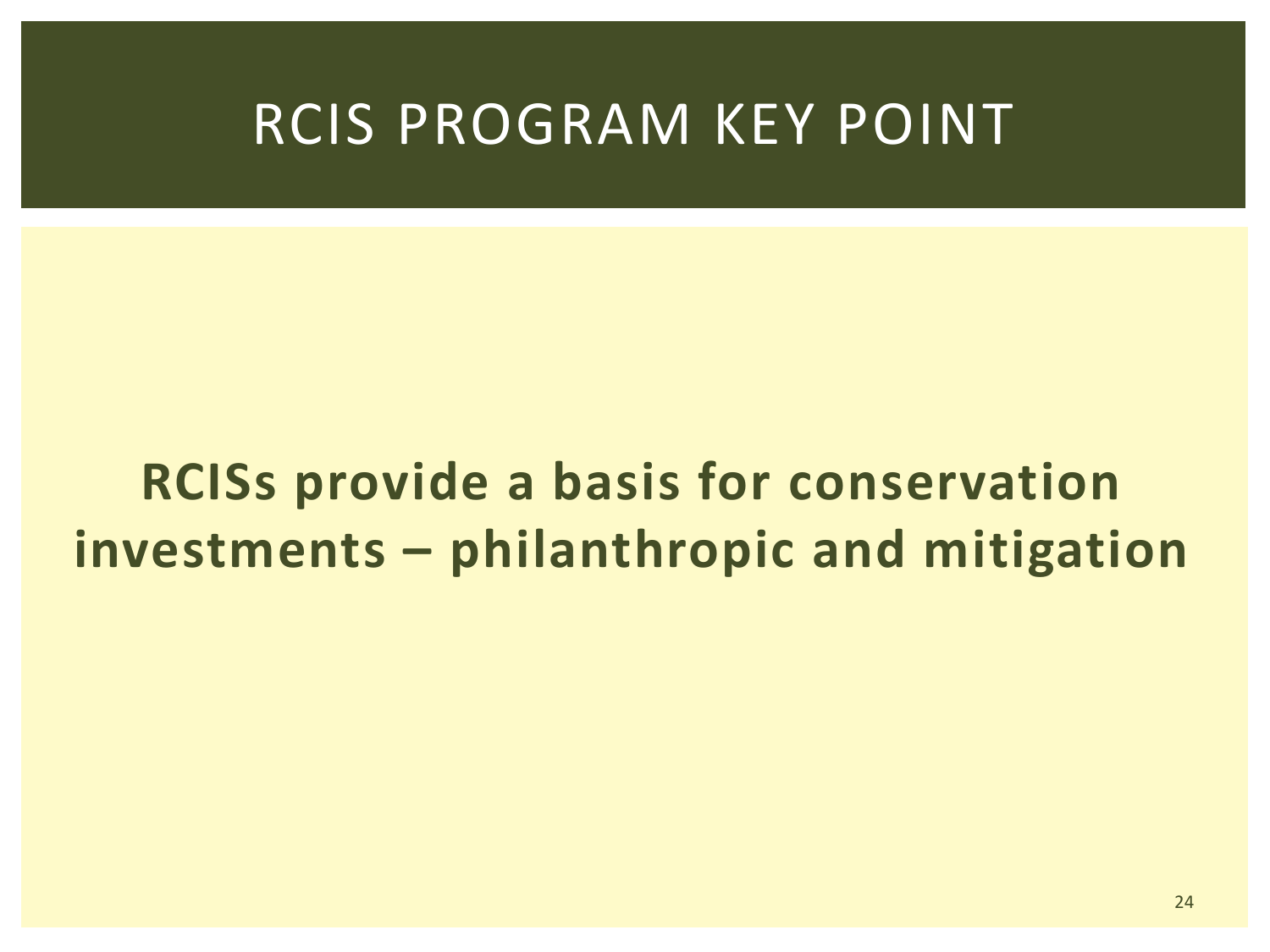#### RCIS APPROVAL PROCESS



- $\mathbf{1}$ File with Governor's Office of Planning and Research and county clerk of all overlapping counties (filing not required if RCIS started before Jan. 1, 2017).
- Notice public meeting to 1) each city or county within or adjacent to the RCIS, 2) each implementing entity for overlapping HCPs or NCCPs, and 3) each  $\mathcal{P}$ agency, organization, or individual who has filed a request for such notices, including those who have filed a general request with CDFW to receive all RCIS notices
- $\overline{3}$ Hold public meeting "early in the process of preparing it" to allow adequate opportunity for the public to provide written and oral comments. If RCIS started before January 1, 2017, the public meeting can occur anytime as long as occurs at least 30 days before submitting draft RCIS to CDFW.
- $\overline{4}$ Notify county boards of supervisors and city councils in RCIS area at least 60 days prior to submitting final RCIS to CDFW for approval, and allow them at least 30 days to submit written comments.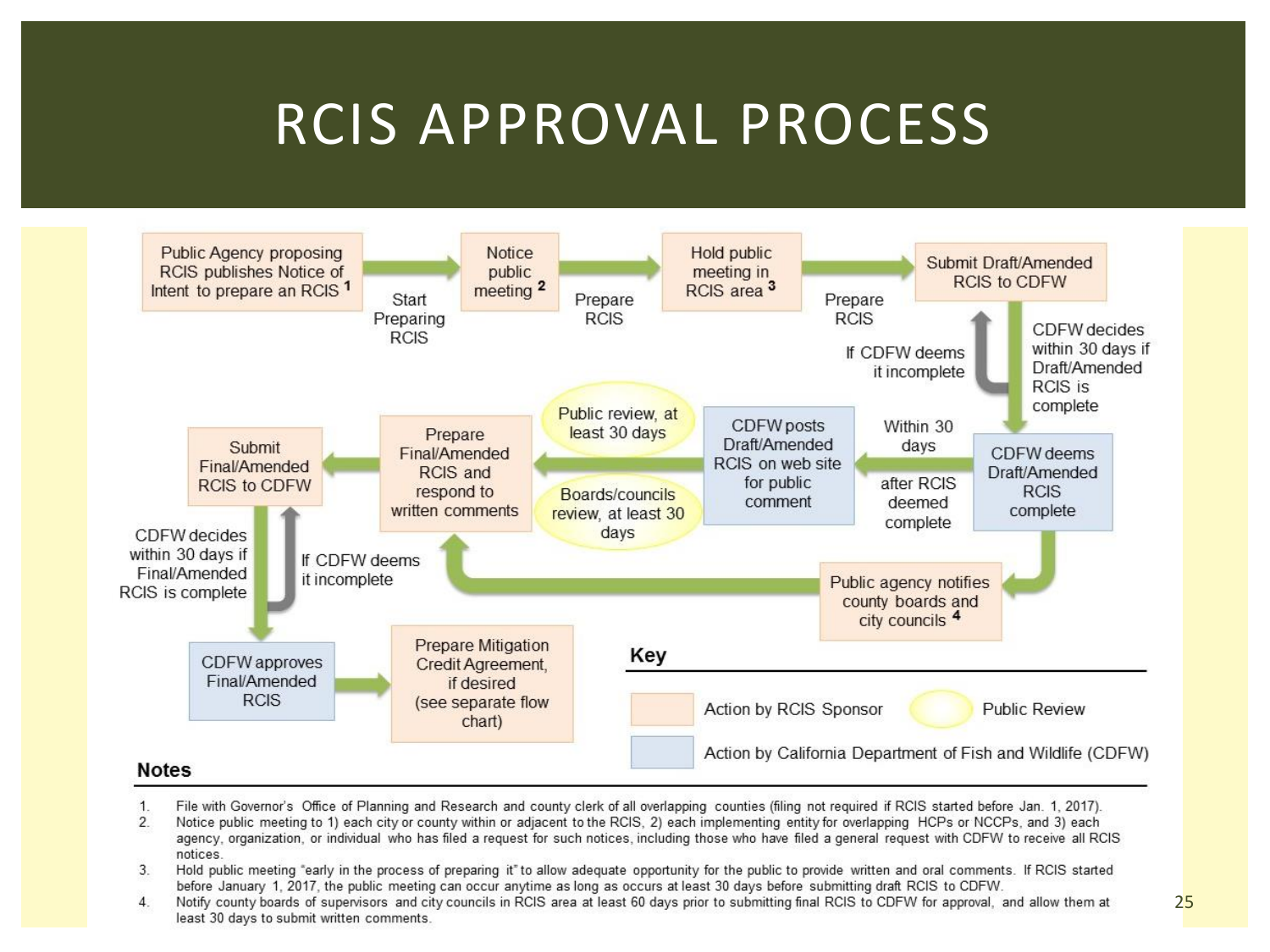# MITIGATION CREDIT AGREEMENT **OVERVIEW**

RCIS Program Guidelines Workshop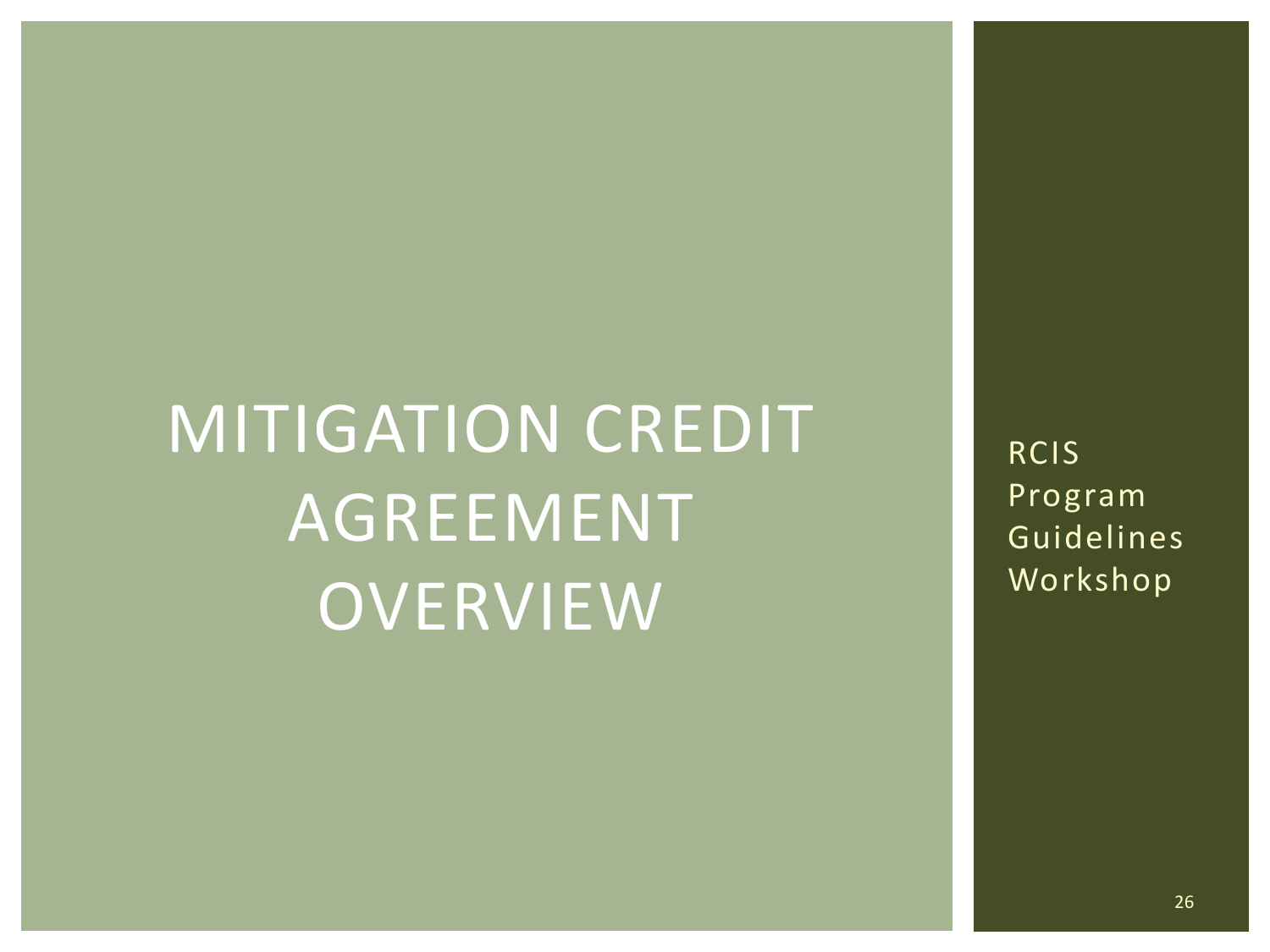#### RCIS PROGRAM KEY POINT

#### **MCAs\*** *implement* **the conservation strategy!**

**\* MCA guidelines not released yet**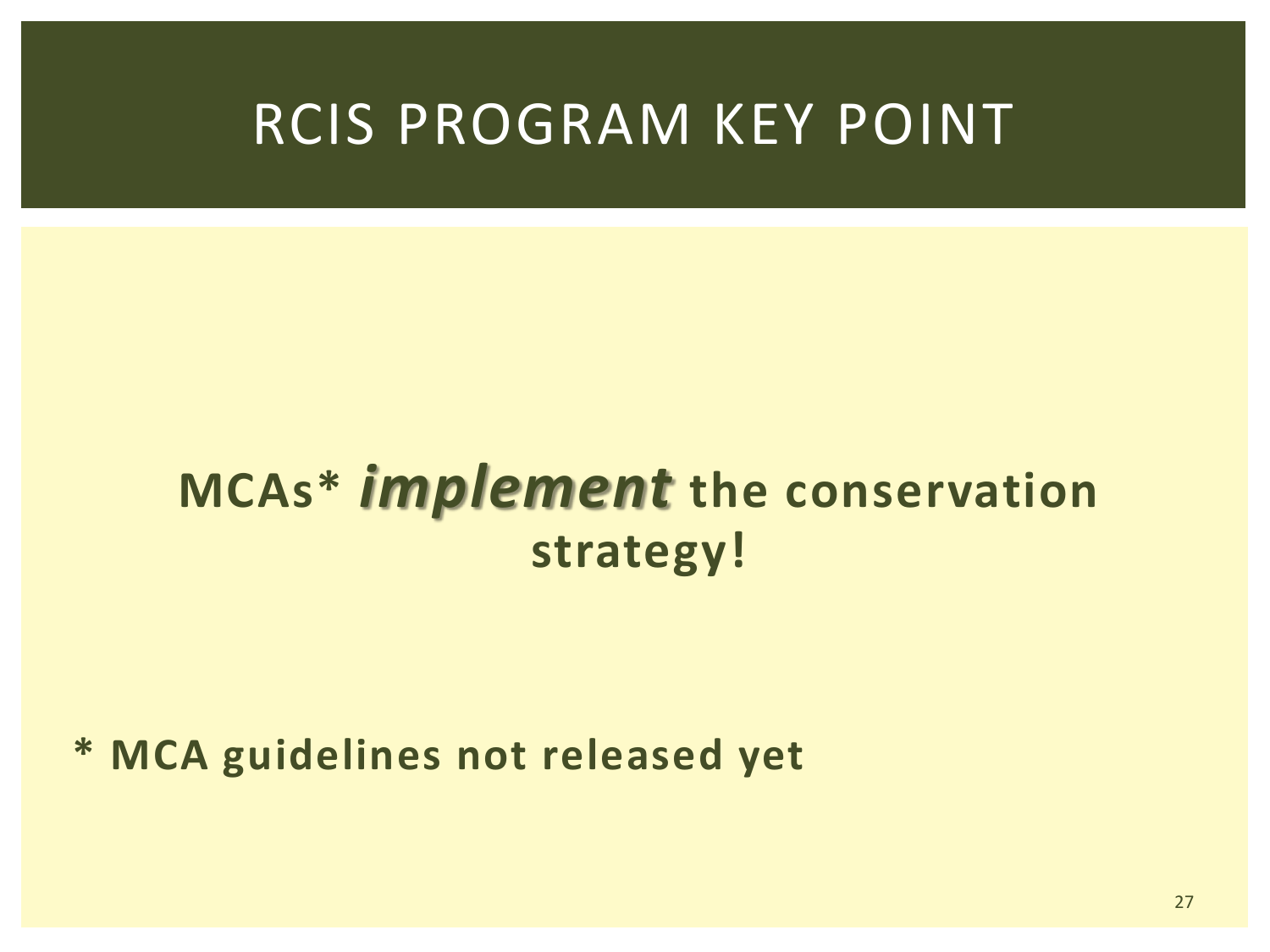### MCA ENABLES:

- *Advance* mitigation
- *Transferable* credits
- *Excess* project conservation & enhancements used as credits
- Offset impacts under CESA, CEQA, LSA
- Offset permanent and temporary impacts
- On *public* or private land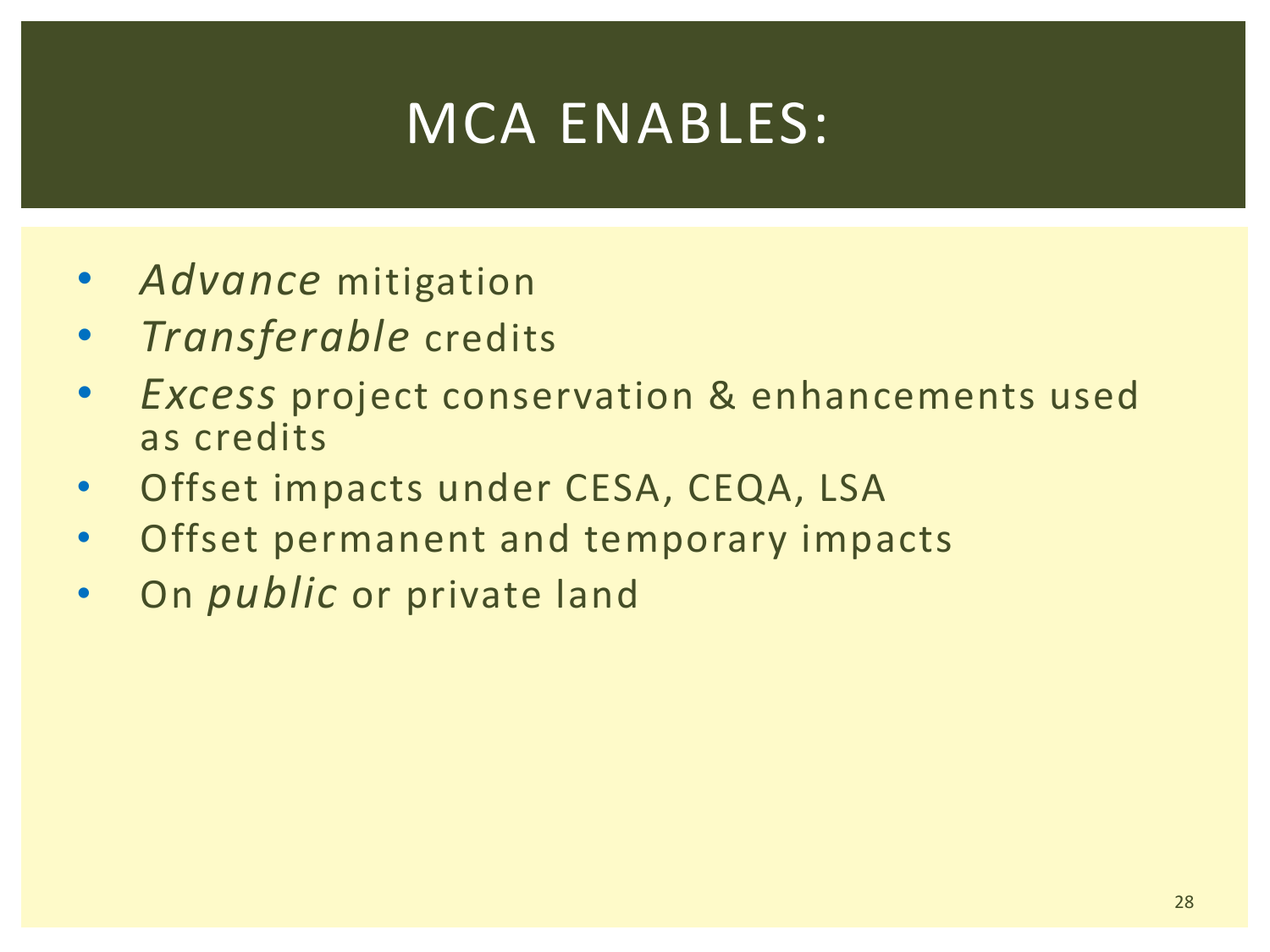### MCA OVERVIEW

- Anyone may apply for MCA
- Based on conservation & habitat enhancement actions in approved RCIS
- Consistent with CDFW's Banking Program
- NCCP Implementing Entity approval required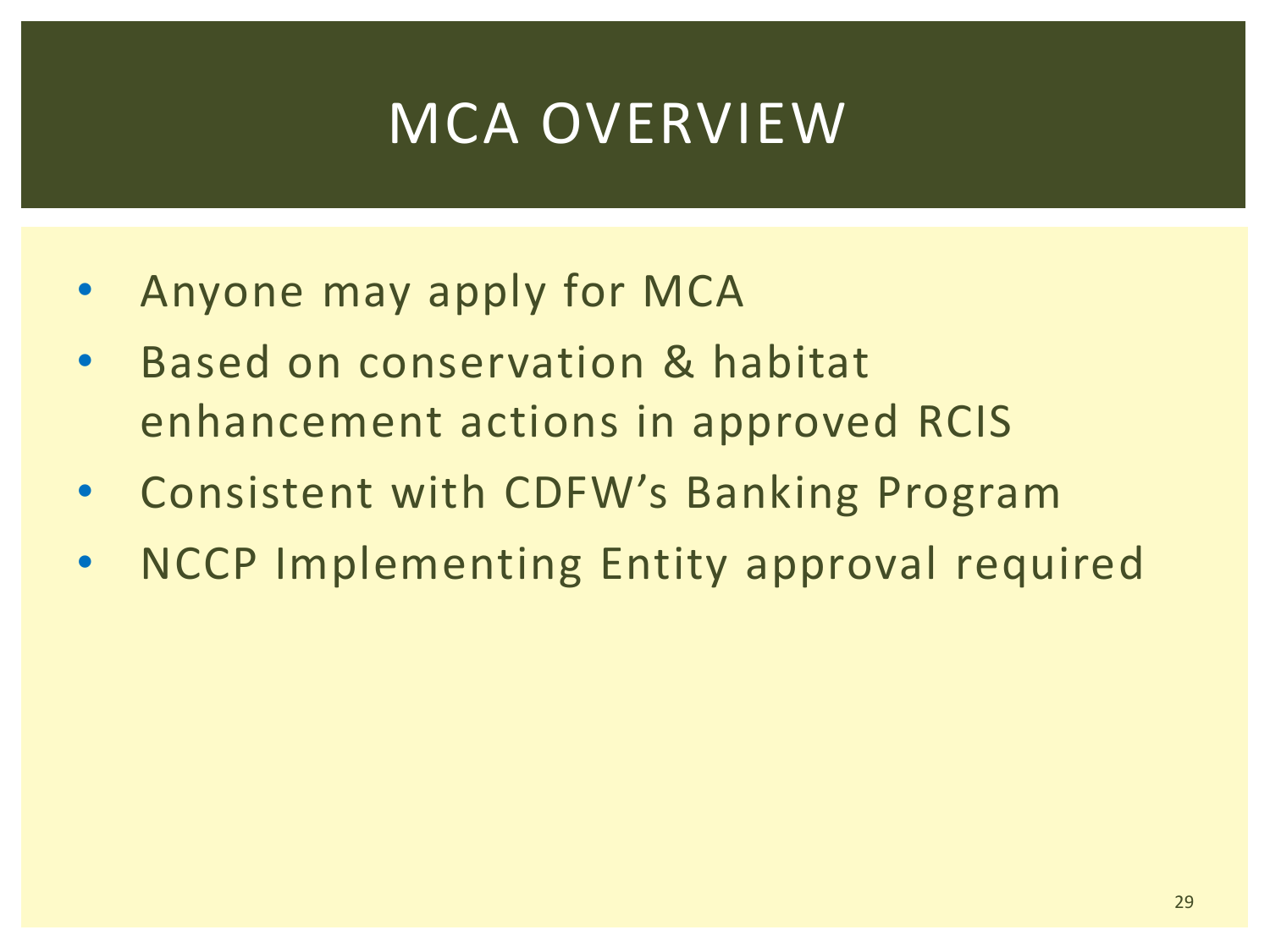# RCIS PROGRAM EXAMPLES OF USES

RCIS Program Guidelines Workshop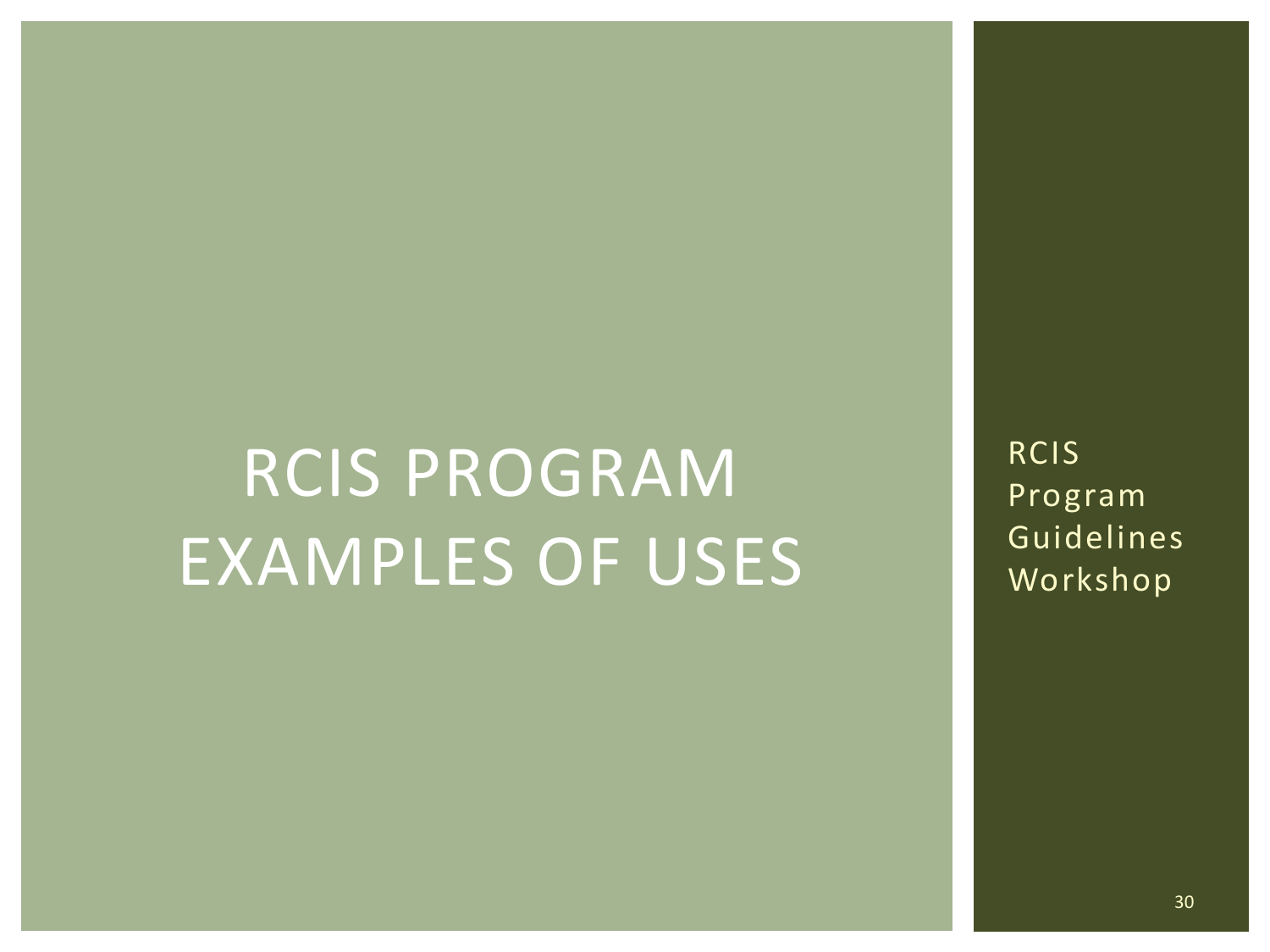#### RCIS PROGRAM POTENTIAL USERS

- State agencies
- Infrastructure agencies
- Local governments and public agencies
- Non-governmental organizations
- Mitigation and conservation bankers
- NCCP Implementing Entities
- Other public and private entities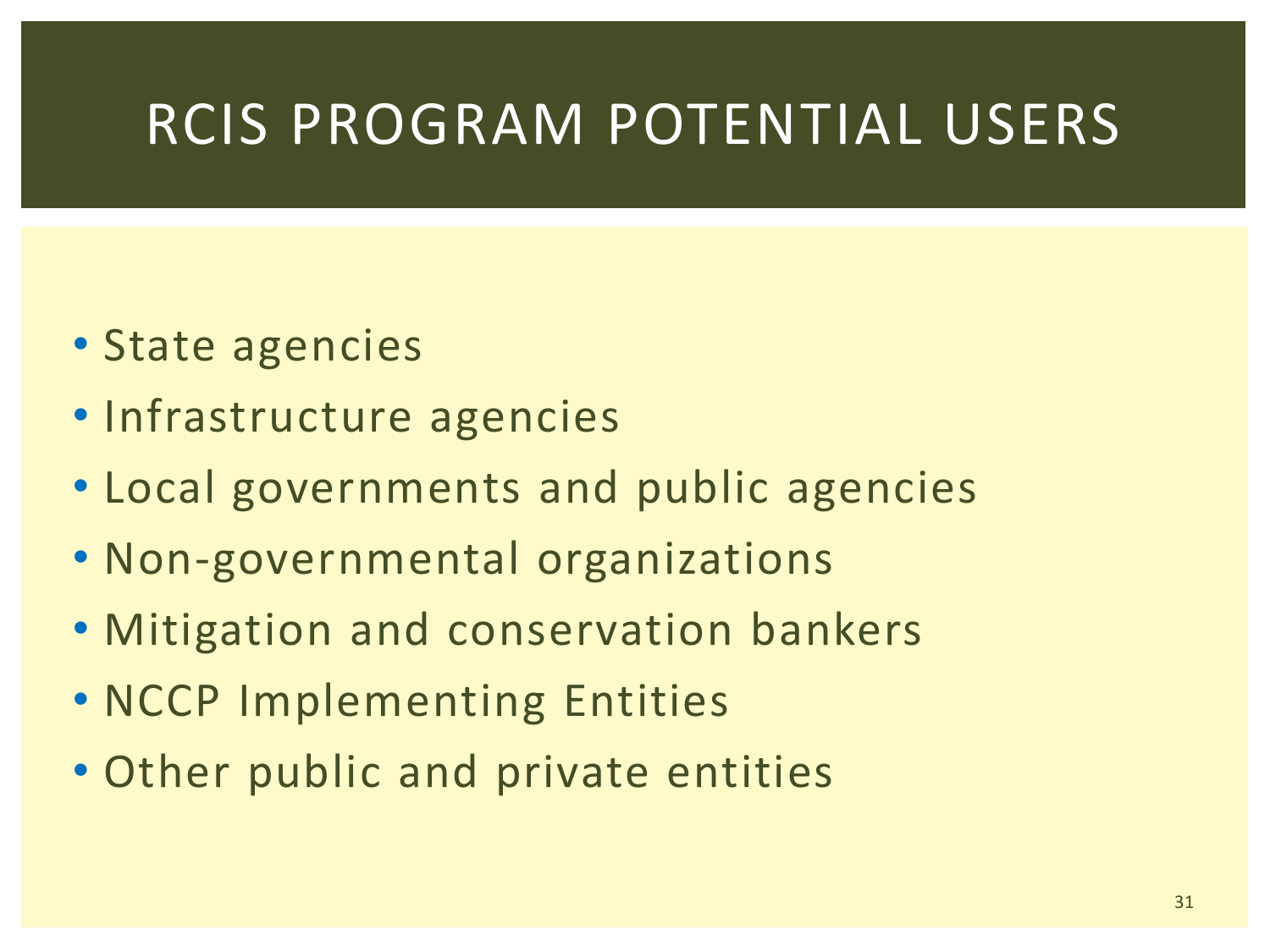#### PROGRAM USES – CONSERVATION

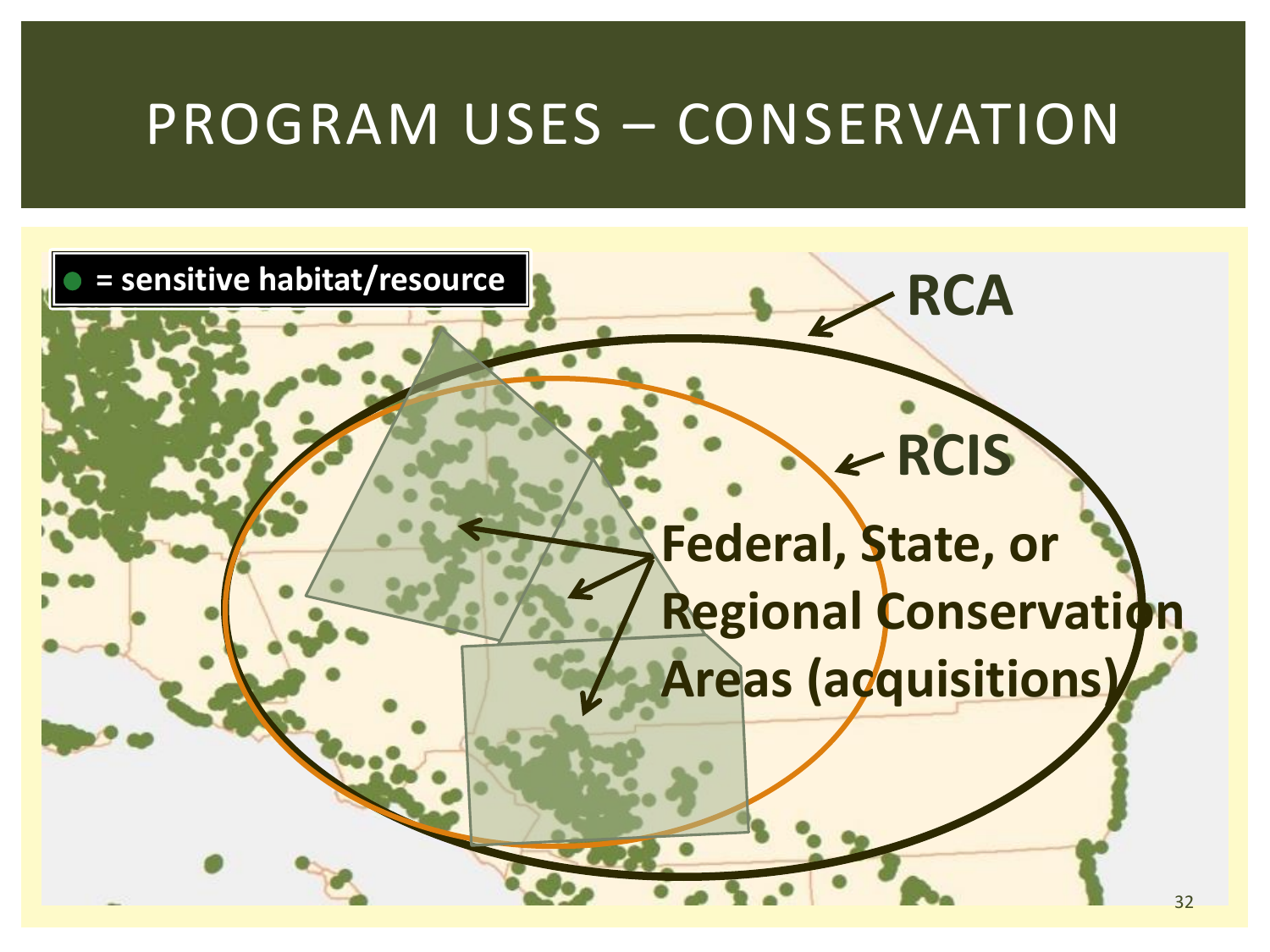#### PROGRAM USES – TRANSPORTATION

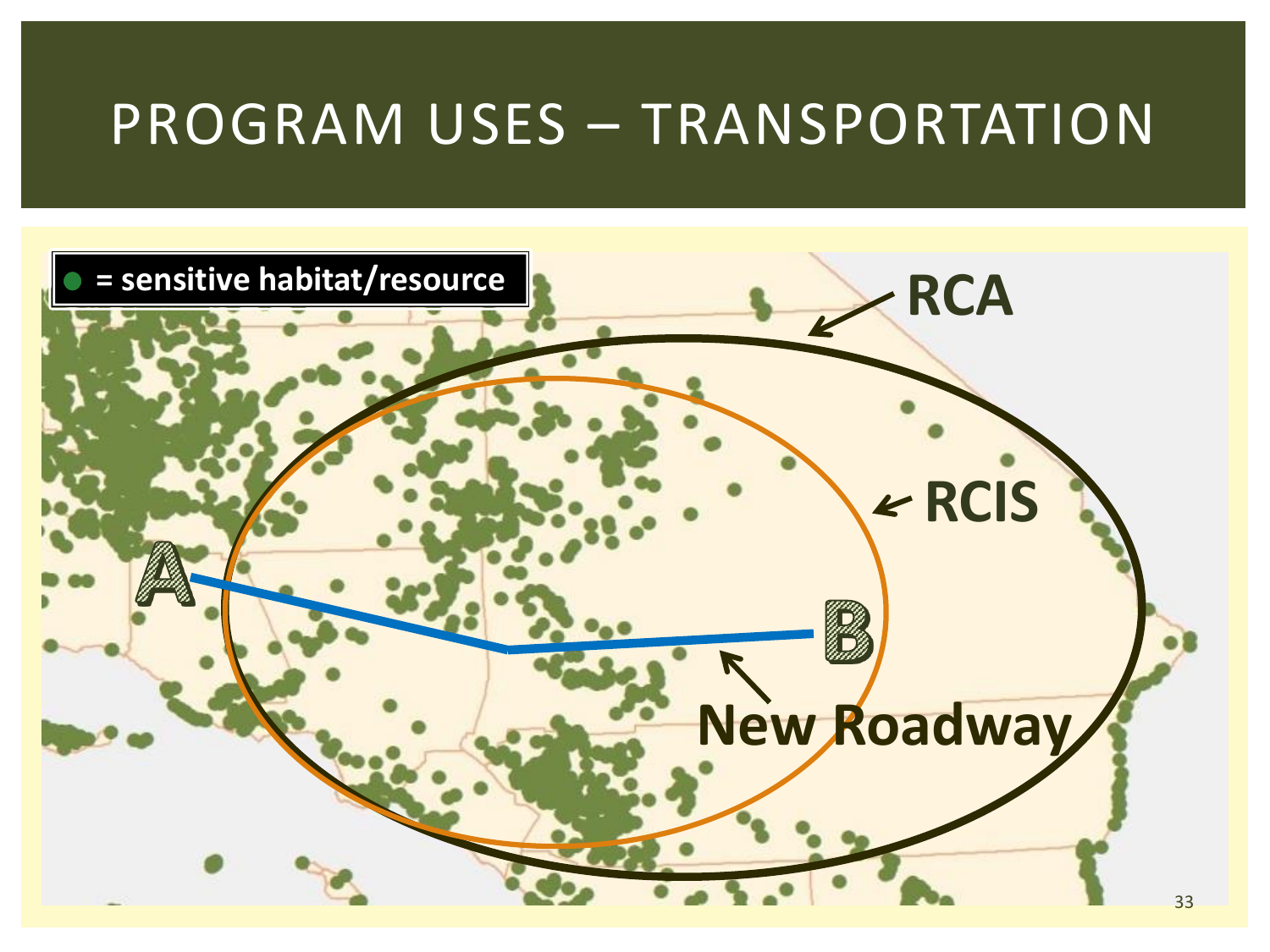#### PROGRAM USES – TRANSPORTATION

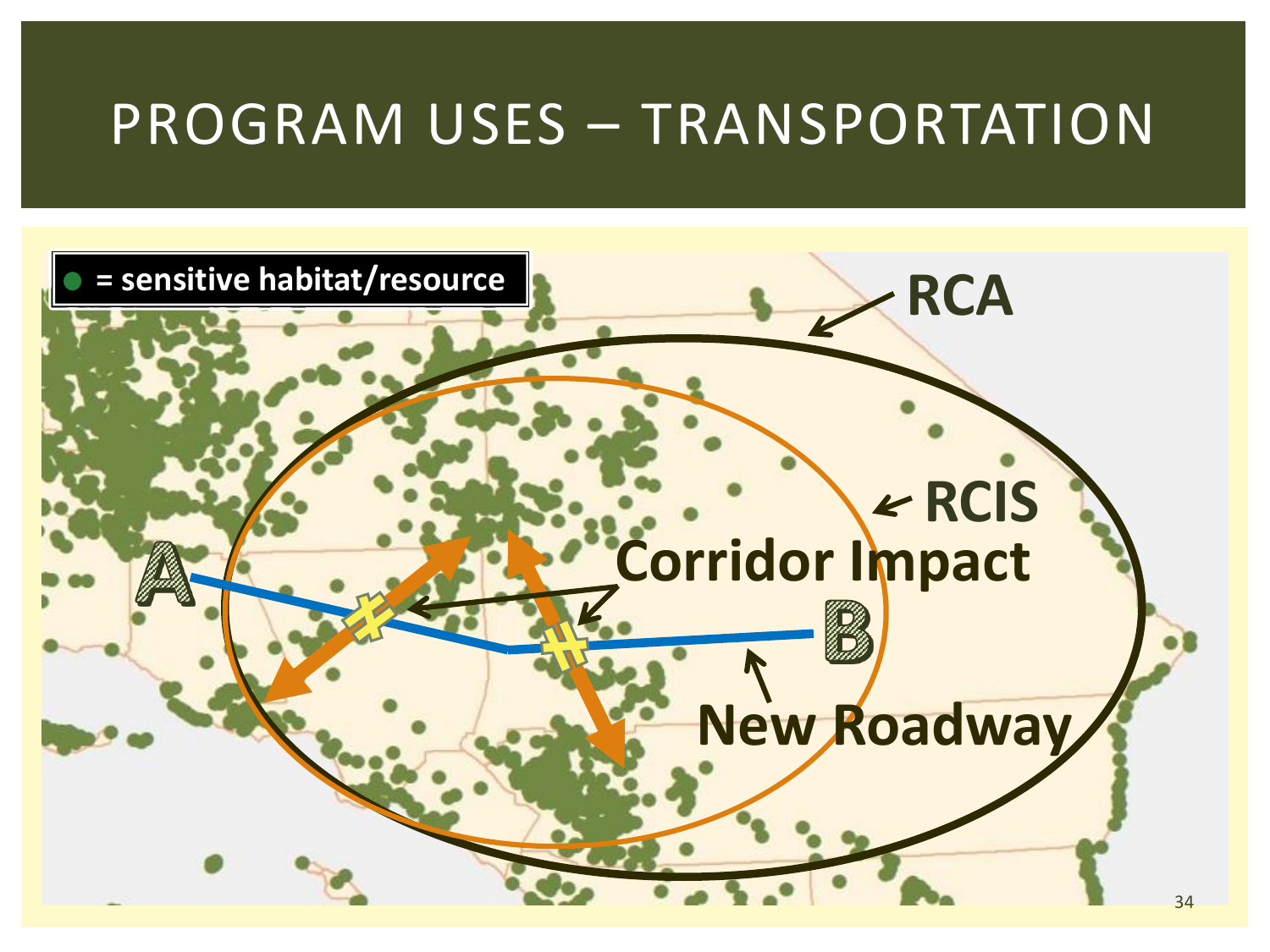#### PROGRAM USES – TRANSPORTATION

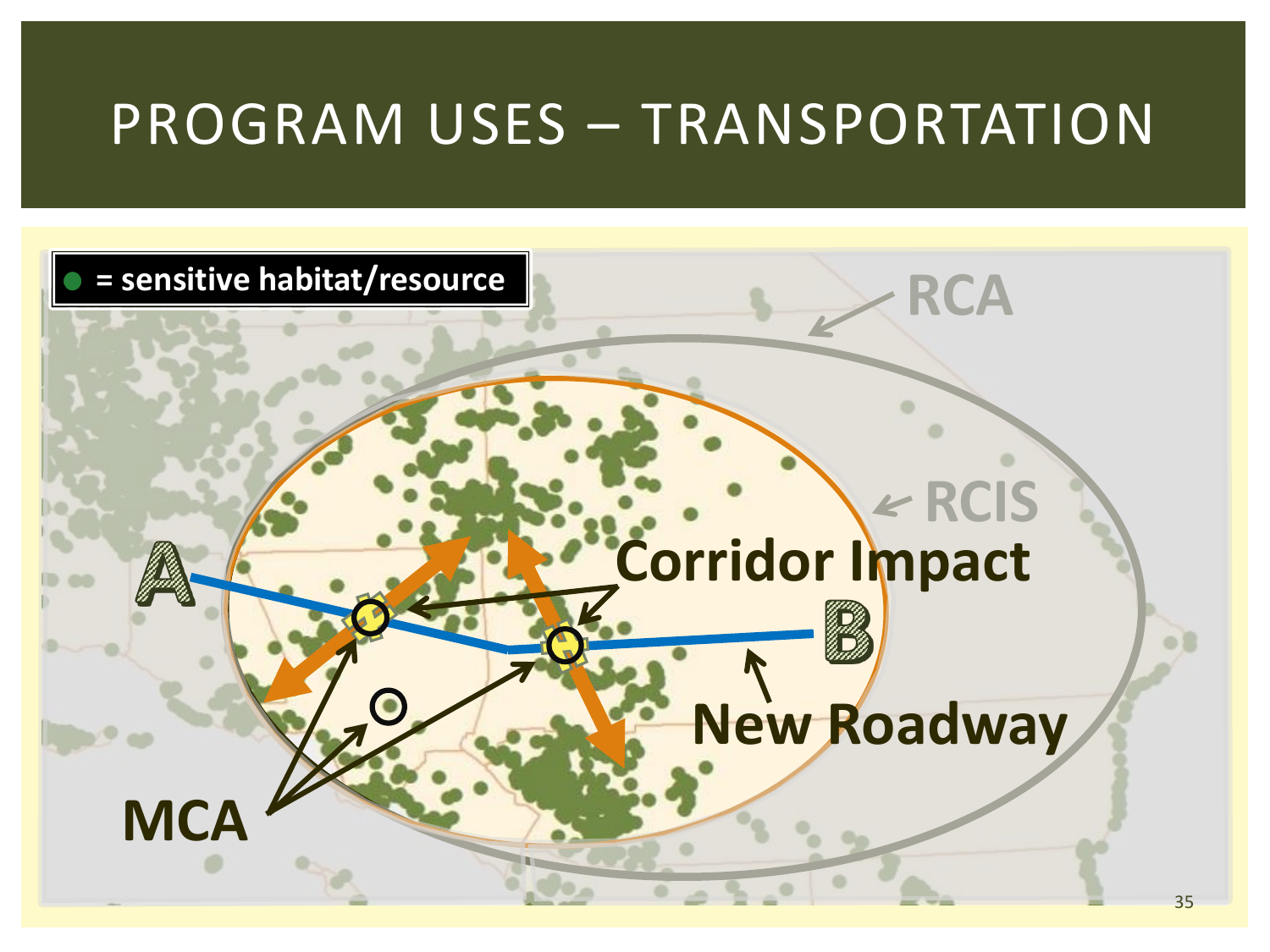#### PROGRAM USES – FLOOD CONTROL

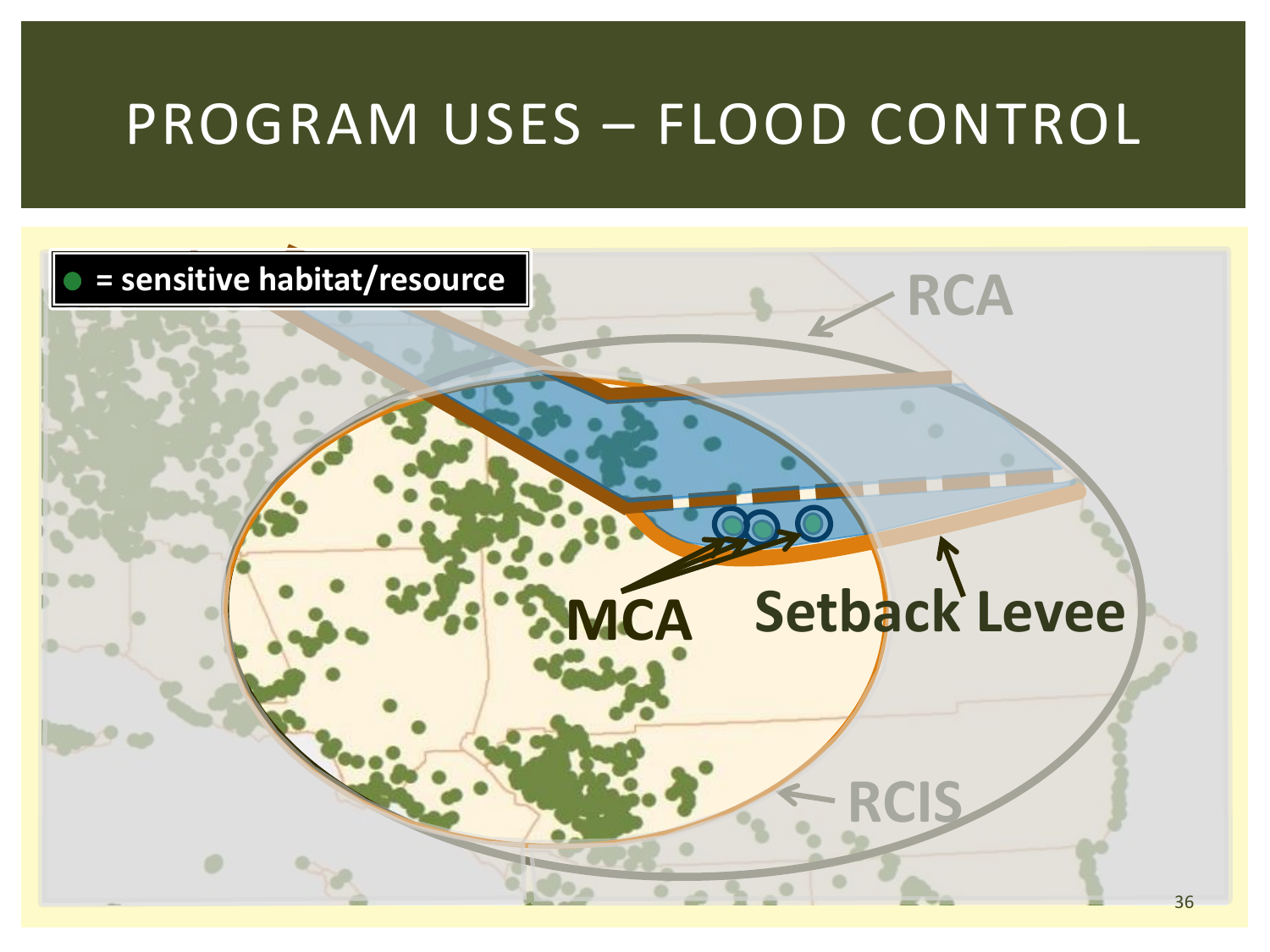#### PROGRAM USES – UTILITIES

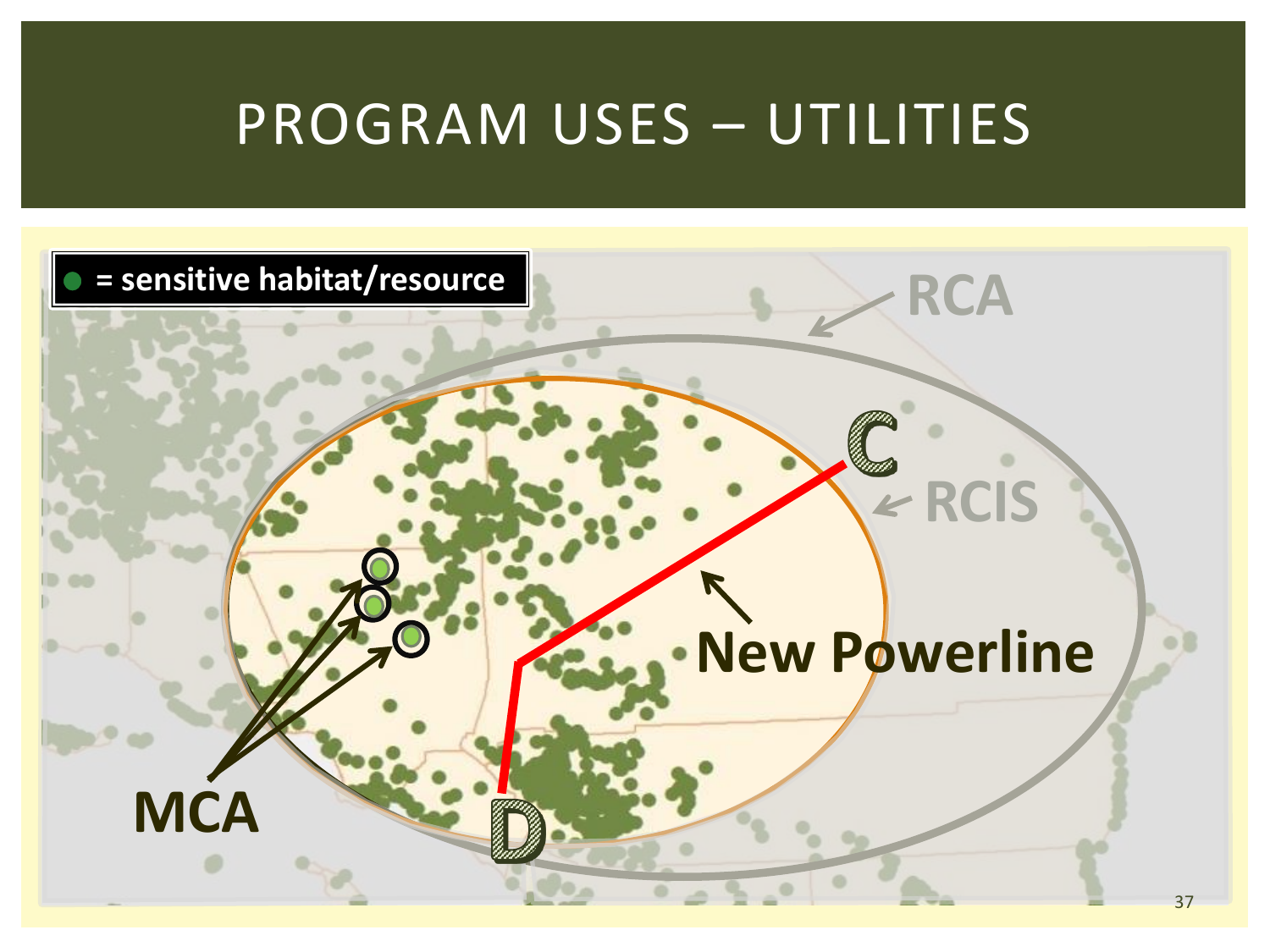#### PROGRAM USES – DEVELOPMENT

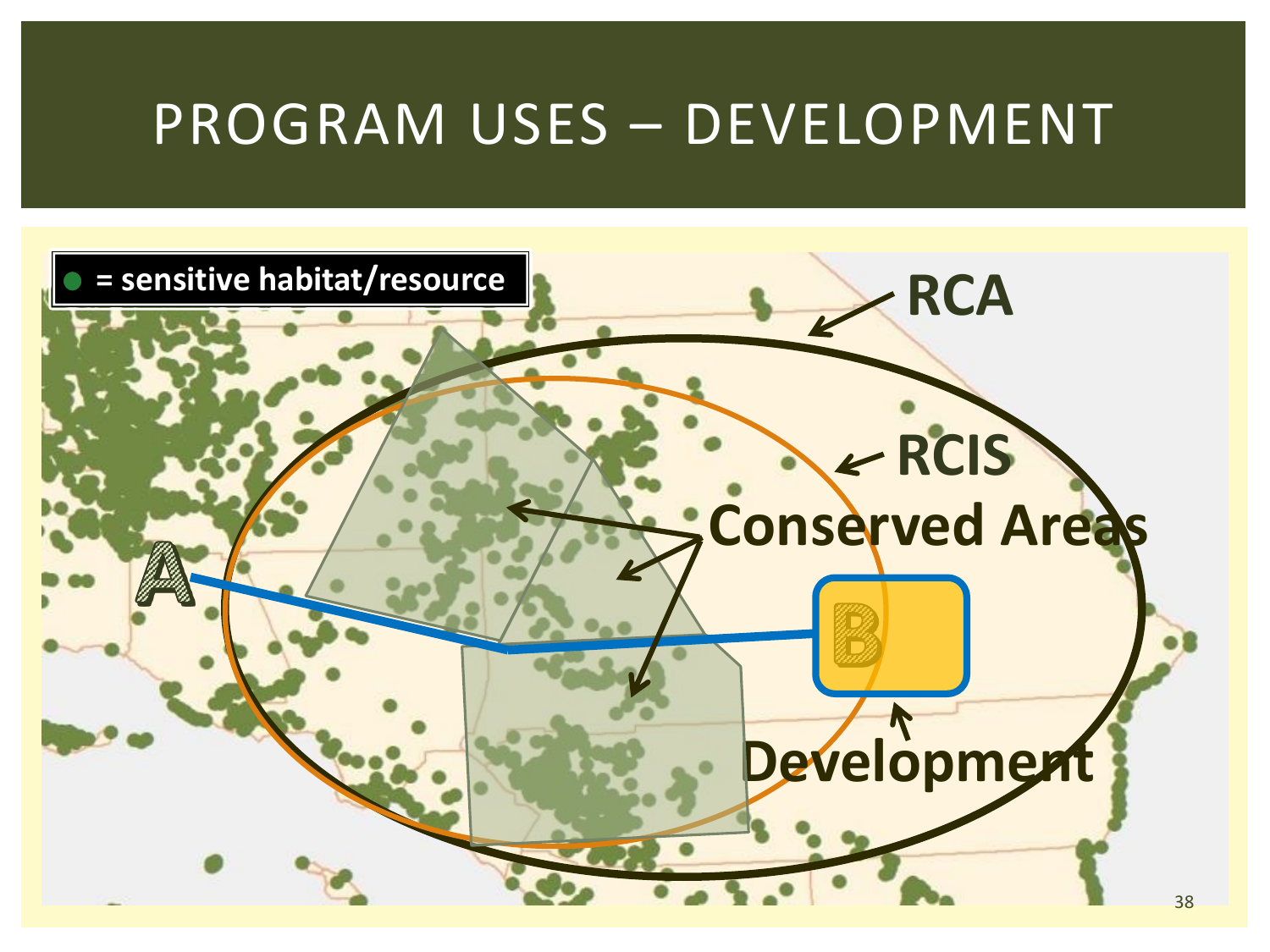#### PROGRAM USES – PARKS

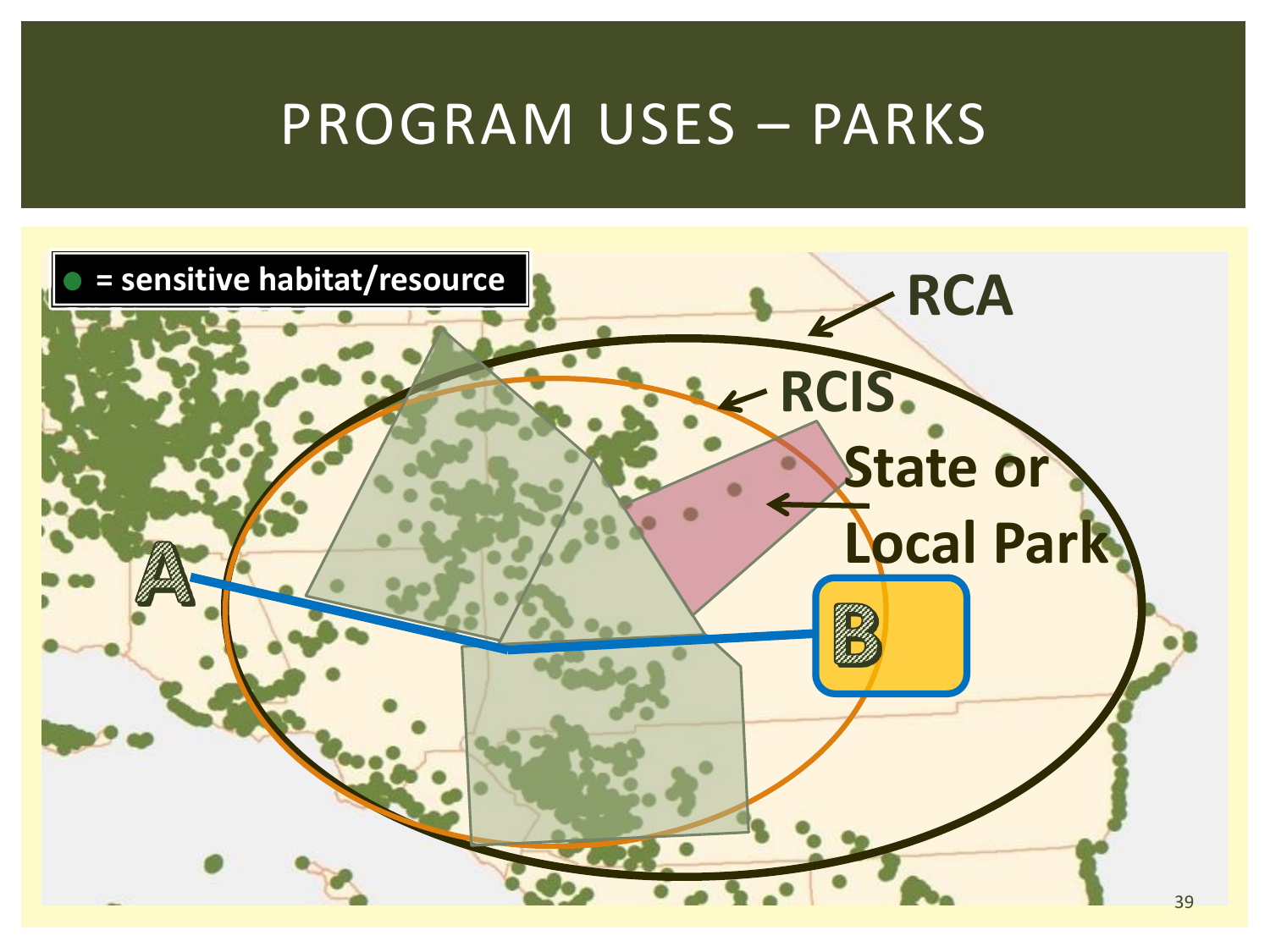# RCIS PROGRAM FEES, NEXT STEPS & CONTACTS

RCIS Program Guidelines Workshop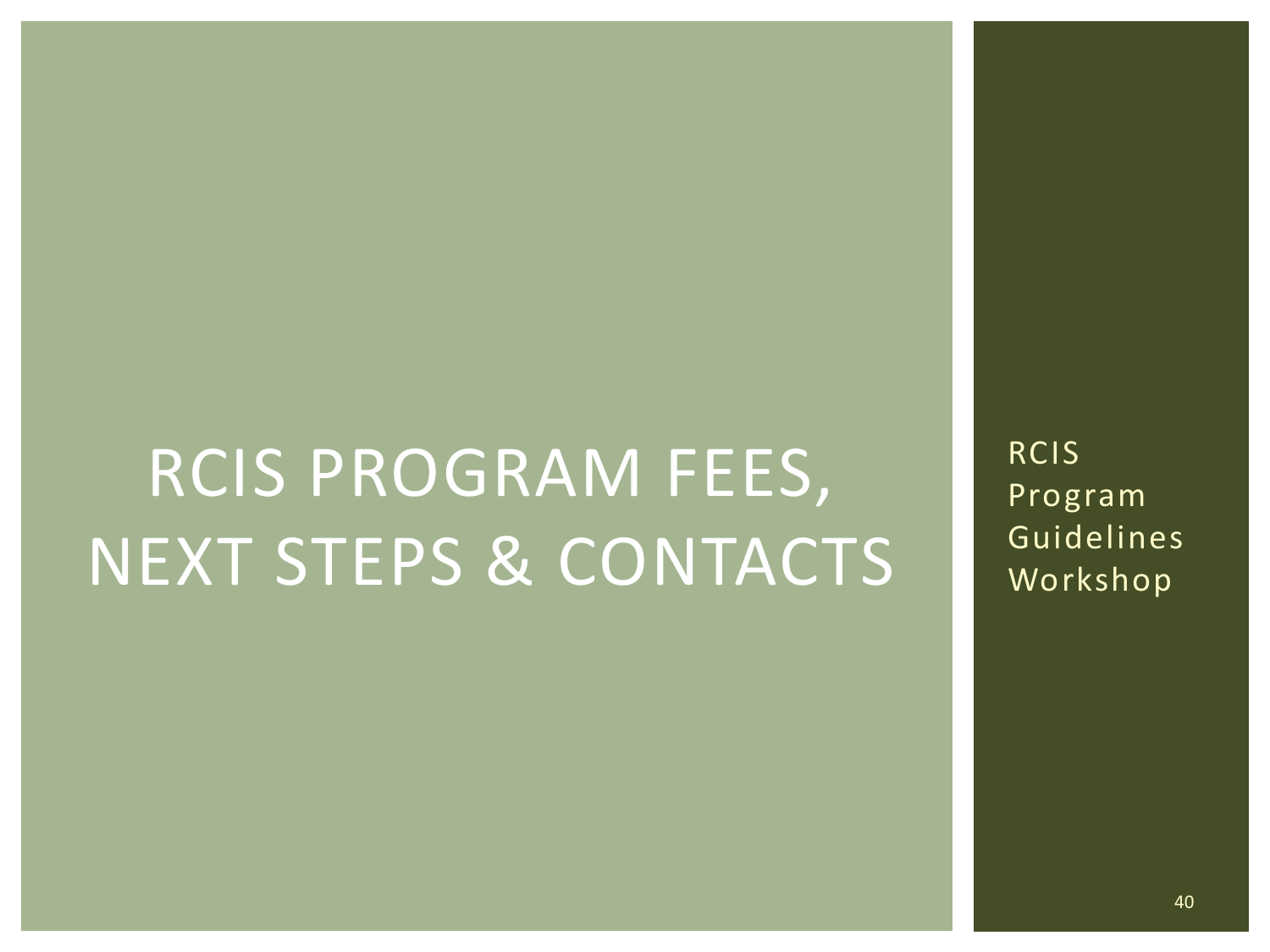#### RCIS PROGRAM FEES

- RCIS Program is entirely fee-based:
	- RCA Review/Approval \$22,000\*
	- RCIS Review/Approval \$28,500\*
	- MCA Review/Approval to be determined

#### **\* Notes:**

- Additional fees apply for revisions and amendments
- CDFW may adjust fees after June 30, 2018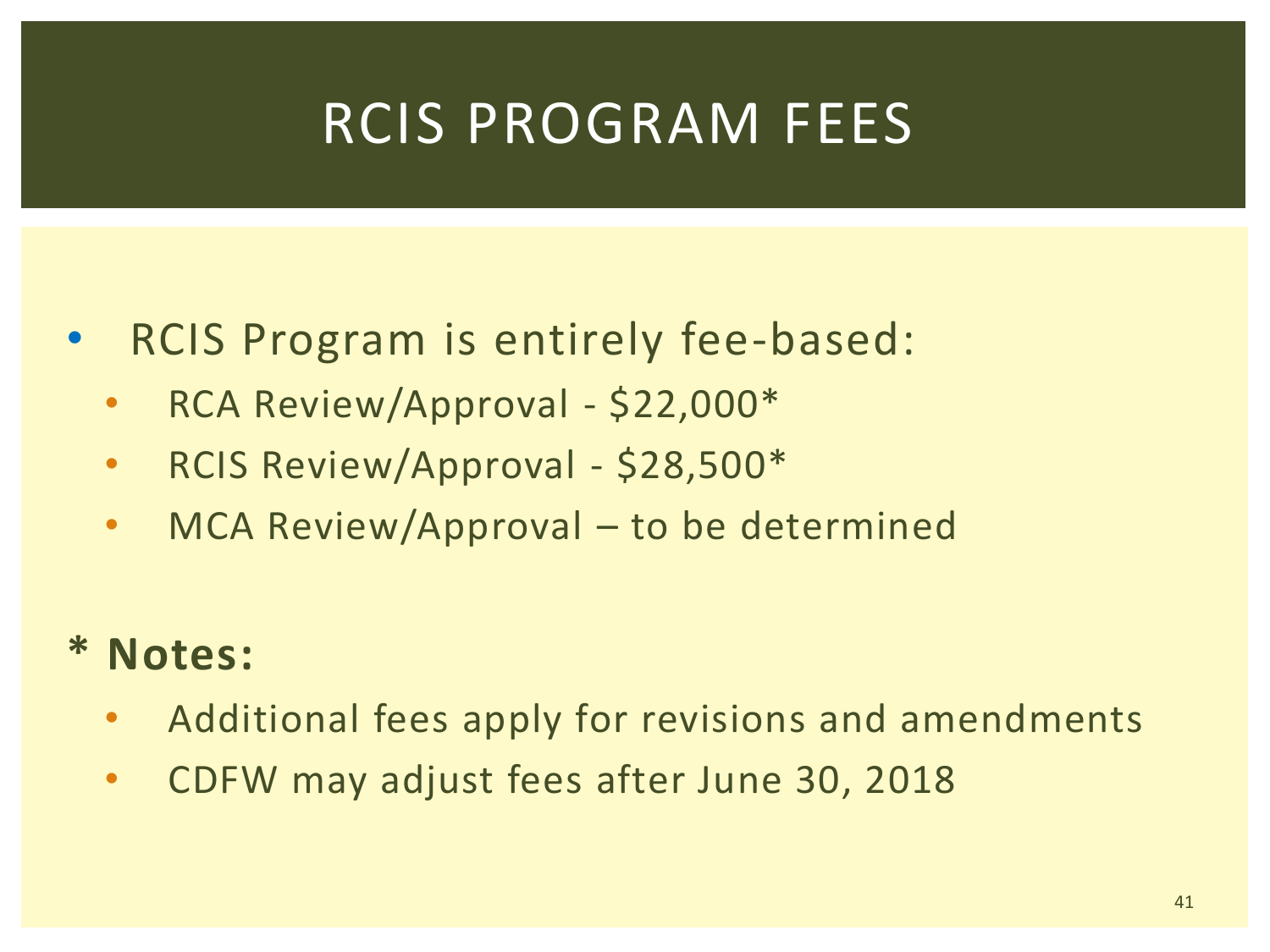#### CDFW'S NEXT STEPS INCLUDE:

- CDFW is currently developing the fee structure and schedule for MCAs
- Revise program guidelines as needed
- Approve RCAs, RCISs, and MCAs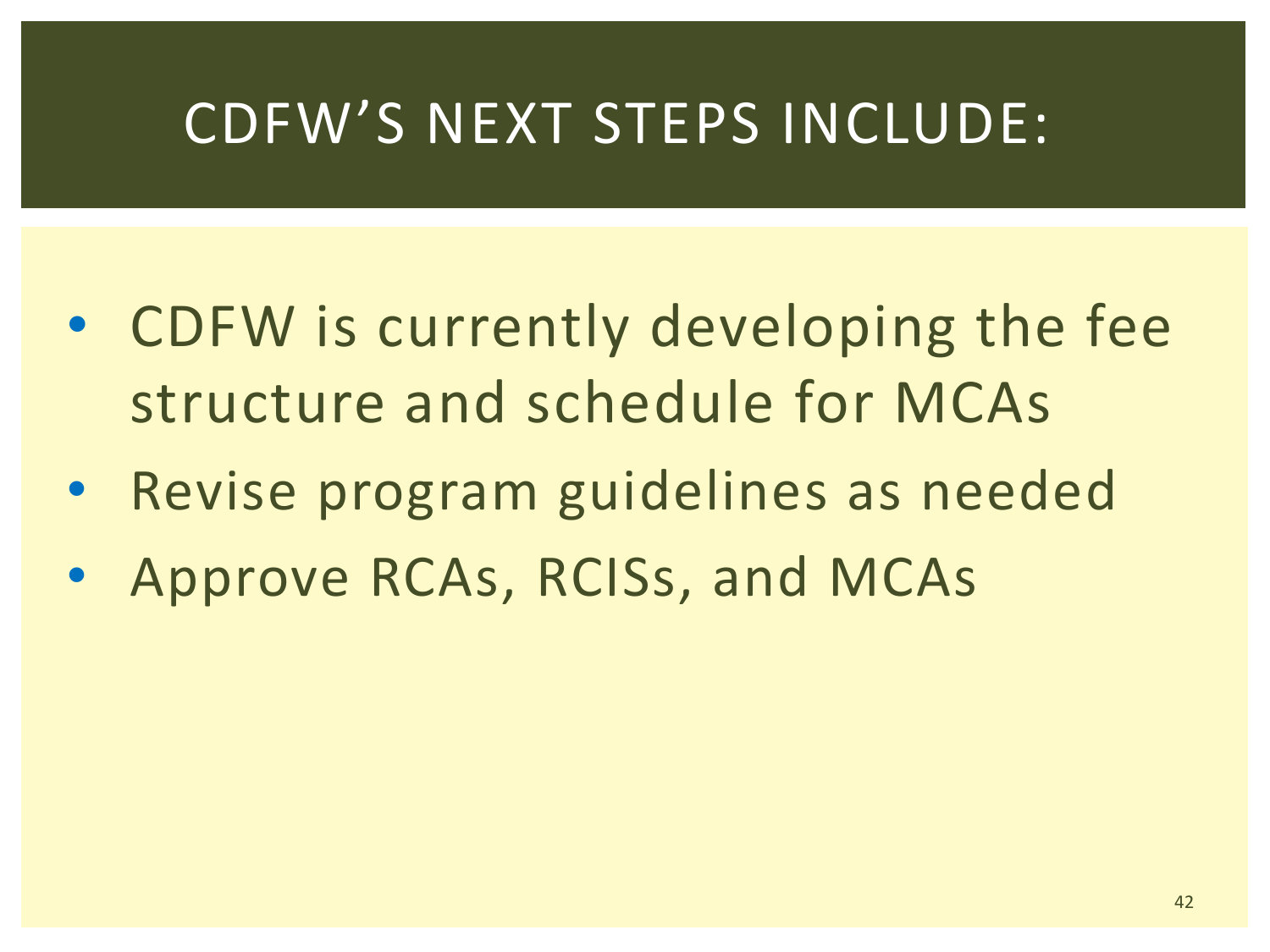#### RCA, RCIS, MCA SUBMITTALS

#### Submit to:

Richard Macedo, Branch Chief RCIS Program Habitat Conservation Planning Branch California Department of Fish and Wildlife 1416 Ninth Street, 12<sup>th</sup> Floor Sacramento, CA 95814

To receive RCIS and MCA notifications:

[rcis@wildlife.ca.gov](mailto:rcis@wildlife.ca.gov) or address above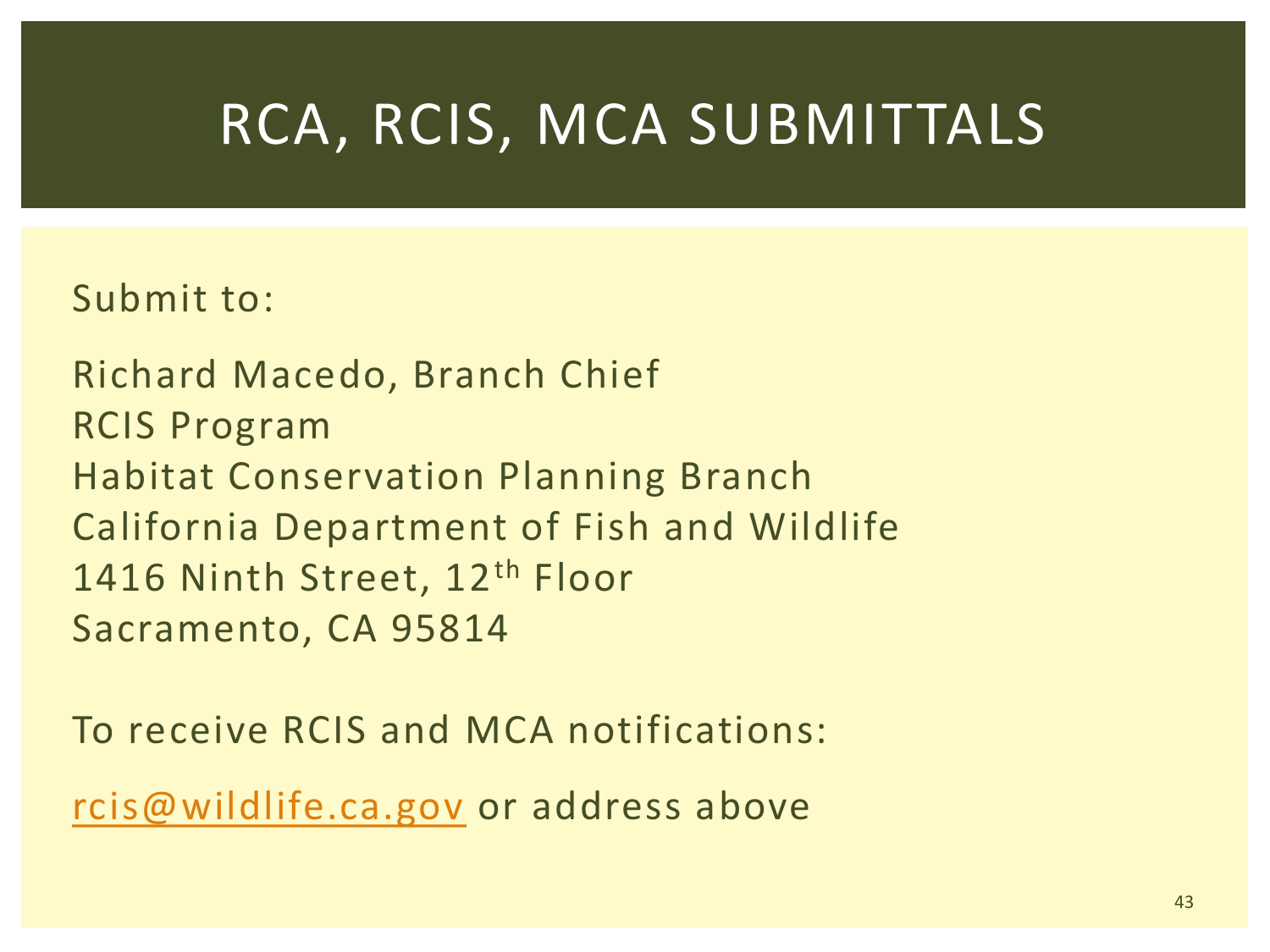#### RCIS PROGRAM RESOURCE LINKS

#### • RCIS Program Website:

- [https://www.wildlife.ca.gov/Conservation/Planning/Regional](https://www.wildlife.ca.gov/Conservation/Planning/Regional-Conservation) -Conservation
- CDFW Conservation Resources (BIOS, etc.):
	- <https://www.wildlife.ca.gov/Conservation>
- Climate Change Vulnerability Assessments:
	- [https://www.wildlife.ca.gov/Conservation/Climate-](https://www.wildlife.ca.gov/Conservation/Climate-Science/Resources/Vulnerability)Science/Resources/Vulnerability
- Landscape Conservation Planning Program (NCCP, Conservation Banks, etc.)
	- <https://www.wildlife.ca.gov/Conservation/Planning>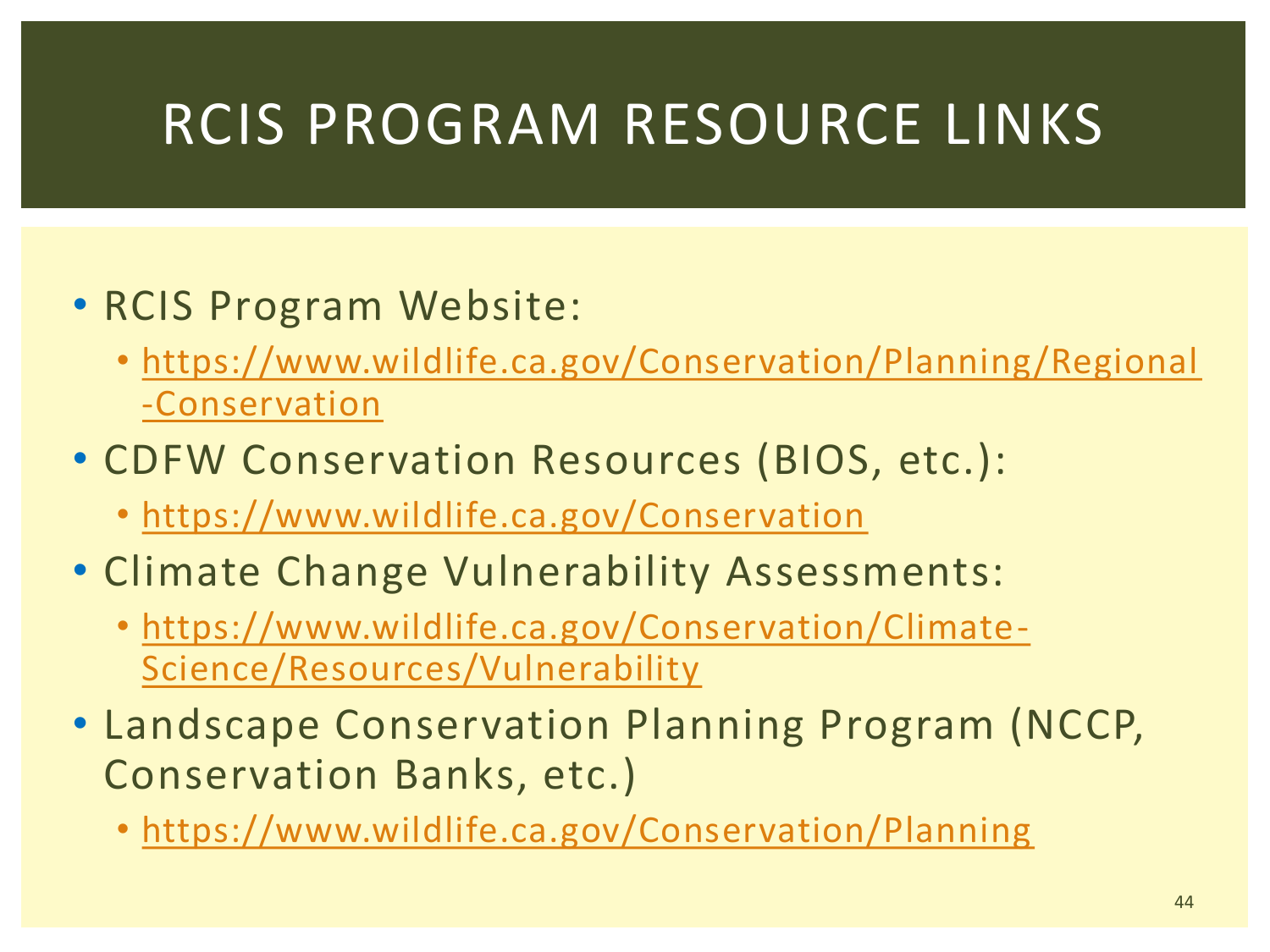### WHERE TO SUBMIT RCIS PROGRAM **QUESTIONS**

Submit to:

Ron Unger, Program Manager RCIS Program Landscape Conservation Planning Habitat Conservation Planning Branch California Department of Fish and Wildlife

[RCIS@wildlife.ca.gov](mailto:RCIS@wildlife.ca.gov) (916) 653-3779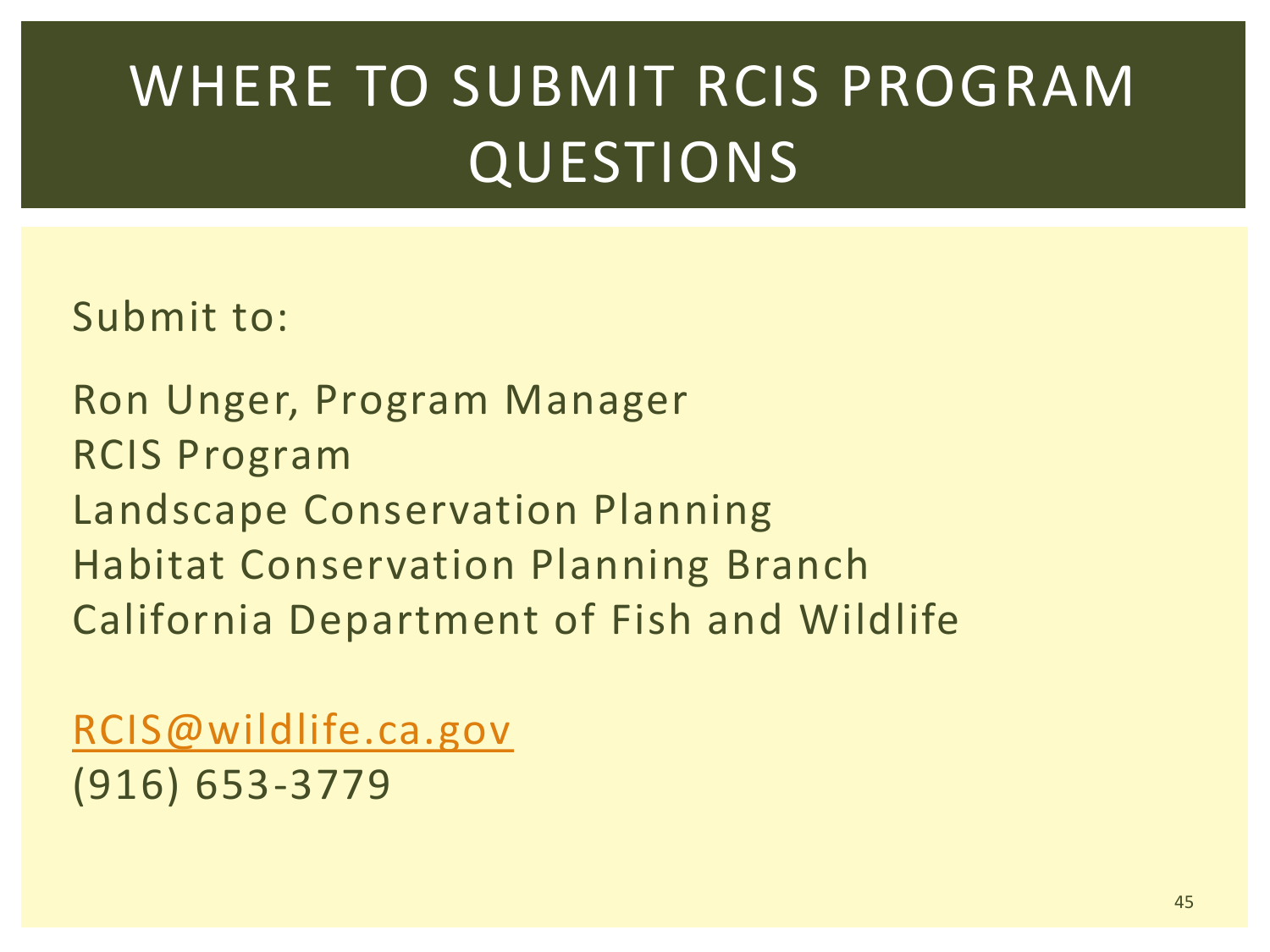### QUESTIONS?

RCIS Program Guidelines Workshop